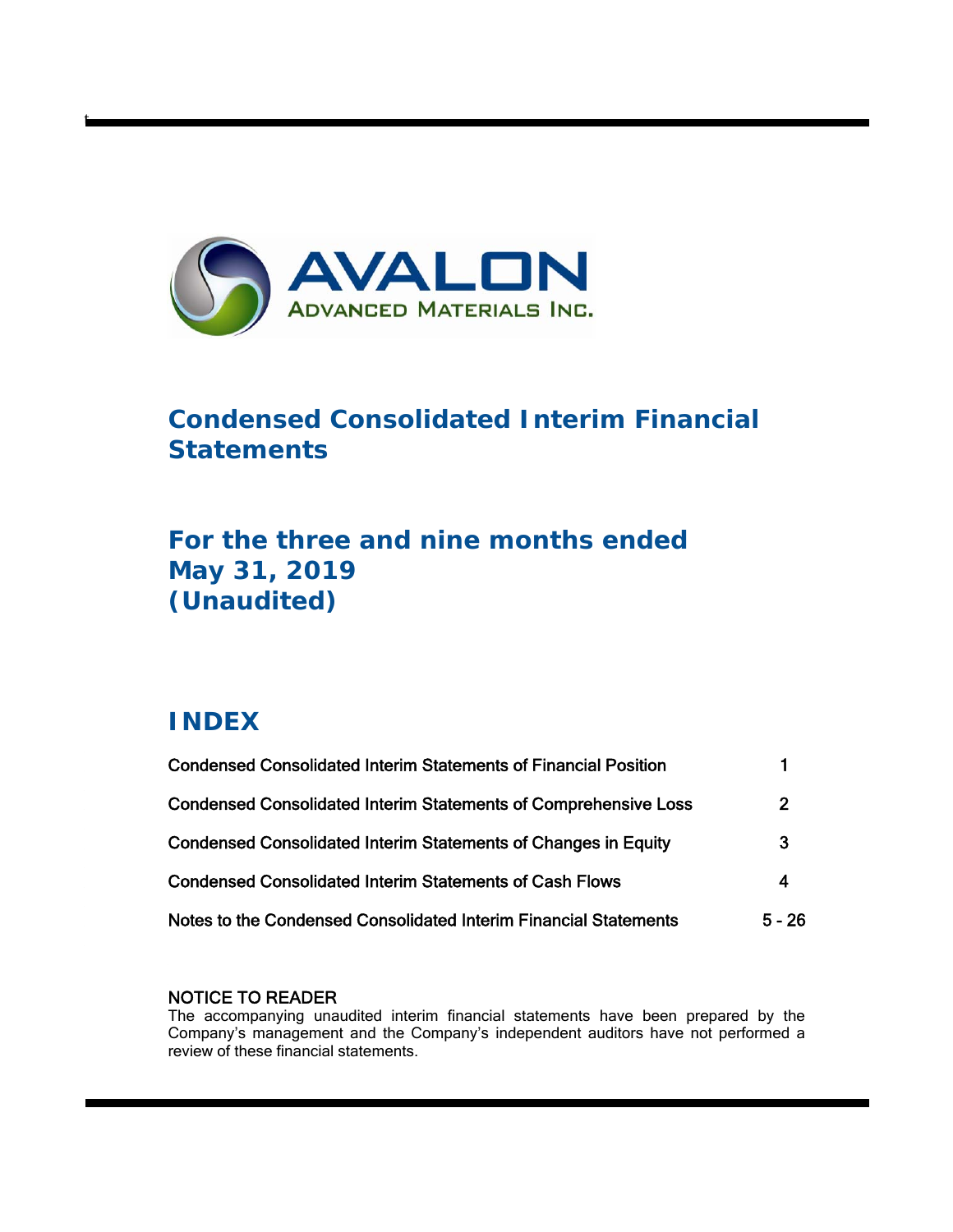# **Condensed Consolidated Interim Statements of Financial Position (expressed in Canadian Dollars) (unaudited)**

|                                                       | May 31,<br>2019   | August 31,<br>2018 |              |  |  |
|-------------------------------------------------------|-------------------|--------------------|--------------|--|--|
| Assets                                                |                   |                    |              |  |  |
| <b>Current Assets</b>                                 |                   |                    |              |  |  |
| Cash and cash equivalents                             | \$<br>221,476     | \$                 | 319,057      |  |  |
| Other receivables                                     | 153,993           |                    | 168,672      |  |  |
| Prepaid expenses and deposits                         | 50,712            |                    | 137,515      |  |  |
|                                                       | 426,181           |                    | 625,244      |  |  |
| <b>Non-Current Assets</b>                             |                   |                    |              |  |  |
| Exploration and evaluation assets (note 5)            | 16,877,913        |                    | 16,874,234   |  |  |
| Property, plant and equipment (note 6)                | 104,624,648       |                    | 104,432,710  |  |  |
|                                                       | 121,502,561       |                    | 121,306,944  |  |  |
|                                                       | \$<br>121,928,742 | \$                 | 121,932,188  |  |  |
| <b>Liabilities</b>                                    |                   |                    |              |  |  |
| <b>Current Liabilities</b>                            |                   |                    |              |  |  |
| Accounts payable                                      | \$<br>331,024     | \$                 | 387,451      |  |  |
| <b>Accrued liabilities</b>                            | 1,373,580         |                    | 408,701      |  |  |
| Deferred flow-through share premium (note 7)          | 74,577            |                    | 52,157       |  |  |
|                                                       | 1,779,181         |                    | 848,309      |  |  |
| <b>Non-Current Liabilities</b>                        |                   |                    |              |  |  |
| Convertible note payable (note 8)                     | 600,000           |                    |              |  |  |
| Convertible redeemable preferred shares (note 9)      | 1,336,125         |                    | 3,354,750    |  |  |
| Derivative liabilities (note 10)                      | 585,670           |                    | 109,821      |  |  |
| Site closure and reclamation provisions               | 303,600           |                    | 303,600      |  |  |
|                                                       | 2,825,395         |                    | 3,768,171    |  |  |
|                                                       | 4,604,576         |                    | 4,616,480    |  |  |
| <b>Shareholders' Equity</b>                           |                   |                    |              |  |  |
|                                                       |                   |                    |              |  |  |
| Share Capital (note 11b)                              | 176,862,604       |                    | 173,600,797  |  |  |
| Reserve for Warrants (note 11c)                       | 4,335,883         |                    | 4,329,430    |  |  |
| Reserve for Share Based Payments (note 11d)           | 17,206,384        |                    | 17,130,110   |  |  |
| Reserve for Brokers' Compensation Warrants (note 11e) | 286,000           |                    | 286,000      |  |  |
| <b>Accumulated Deficit</b>                            | (81, 366, 705)    |                    | (78,030,629) |  |  |
|                                                       | 117,324,166       |                    | 117,315,708  |  |  |
|                                                       | \$<br>121,928,742 | \$                 | 121,932,188  |  |  |

Approved on behalf of the Board

"Donald S. Bubar", Director

"Brian MacEachen" , Director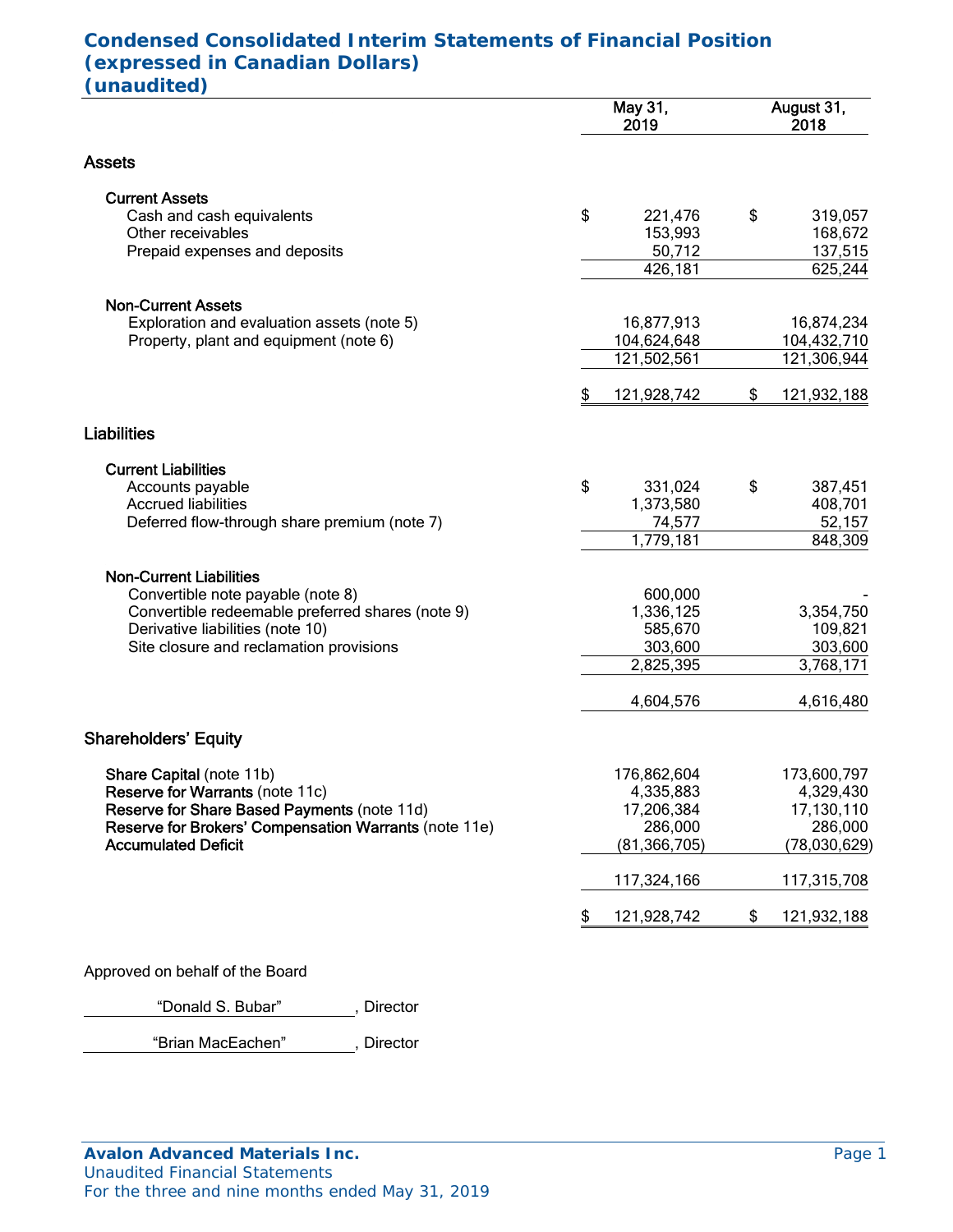# **Condensed Consolidated Interim Statements of Comprehensive Loss (expressed in Canadian Dollars, except number of shares) (unaudited)**

|                                                                                                                                  | <b>Three Months Ended</b> |                 |    |                 | <b>Nine Months Ended</b> |                  |    |                 |
|----------------------------------------------------------------------------------------------------------------------------------|---------------------------|-----------------|----|-----------------|--------------------------|------------------|----|-----------------|
|                                                                                                                                  |                           | May 31,<br>2019 |    | May 31,<br>2018 | May 31,<br>2019          |                  |    | May 31,<br>2018 |
| Revenue                                                                                                                          |                           |                 |    |                 |                          |                  |    |                 |
| Interest                                                                                                                         | \$                        | 10,655          | \$ | 20,204          | \$                       | 39,722           | \$ | 47,437          |
| <b>Expenses</b>                                                                                                                  |                           |                 |    |                 |                          |                  |    |                 |
| Corporate and administrative (note 12)<br>Impairment loss on exploration and evaluation                                          |                           | 564,961         |    | 733,103         |                          | 1,845,836        |    | 2,076,600       |
| assets (note 5)                                                                                                                  |                           | 3,320           |    |                 |                          | 639,034<br>6,072 |    | 16,123          |
| General exploration<br>Depreciation                                                                                              |                           | 3,068           |    | 2,118<br>4,365  |                          | 9,204            |    | 13,194          |
| Share based compensation (note 11d)                                                                                              |                           | 16,806          |    | 34,014          |                          | 62,084           |    | 112,462         |
| Foreign exchange loss (gain)                                                                                                     |                           | 313             |    | 918             |                          | 2,557            |    | 3,507           |
| Financing transaction costs (note 8, 9)                                                                                          |                           |                 |    |                 |                          | 177,503          |    | 467,565         |
| Increase in fair value of convertible redeemable<br>preferred shares (note 9)<br>Increase (decrease) in fair value of derivative |                           | 68,250          |    | 165,375         |                          | 329,438          |    | 397,688         |
| liabilities (note 10)                                                                                                            |                           | 531,943         |    | (157, 395)      |                          | 431,650          |    | (410, 241)      |
|                                                                                                                                  |                           | 1,188,661       |    | 782,498         |                          | 3,503,378        |    | 2,676,898       |
| <b>Net Loss before Income Taxes</b>                                                                                              |                           | (1, 178, 006)   |    | (762, 294)      |                          | (3,463,656)      |    | (2,629,461)     |
| <b>Deferred Income Tax Recoveries</b>                                                                                            |                           | 50,687          |    | 79,363          |                          | 127,580          |    | 175,644         |
| Net Loss and Total Comprehensive Loss<br>for the period                                                                          | \$                        | (1, 127, 319)   | \$ | (682, 931)      | \$                       | (3,336,076)      | \$ | (2,453,817)     |
| Loss per Share - Basic and Diluted                                                                                               | \$                        | (0.004)         | \$ | (0.003)         | \$                       | (0.013)          |    | (0.012)         |
| <b>Weighted Average Number of Common Shares</b><br><b>Outstanding, Basic and Diluted</b>                                         |                           | 286, 153, 709   |    | 217,837,863     |                          | 265, 177, 832    |    | 210,547,210     |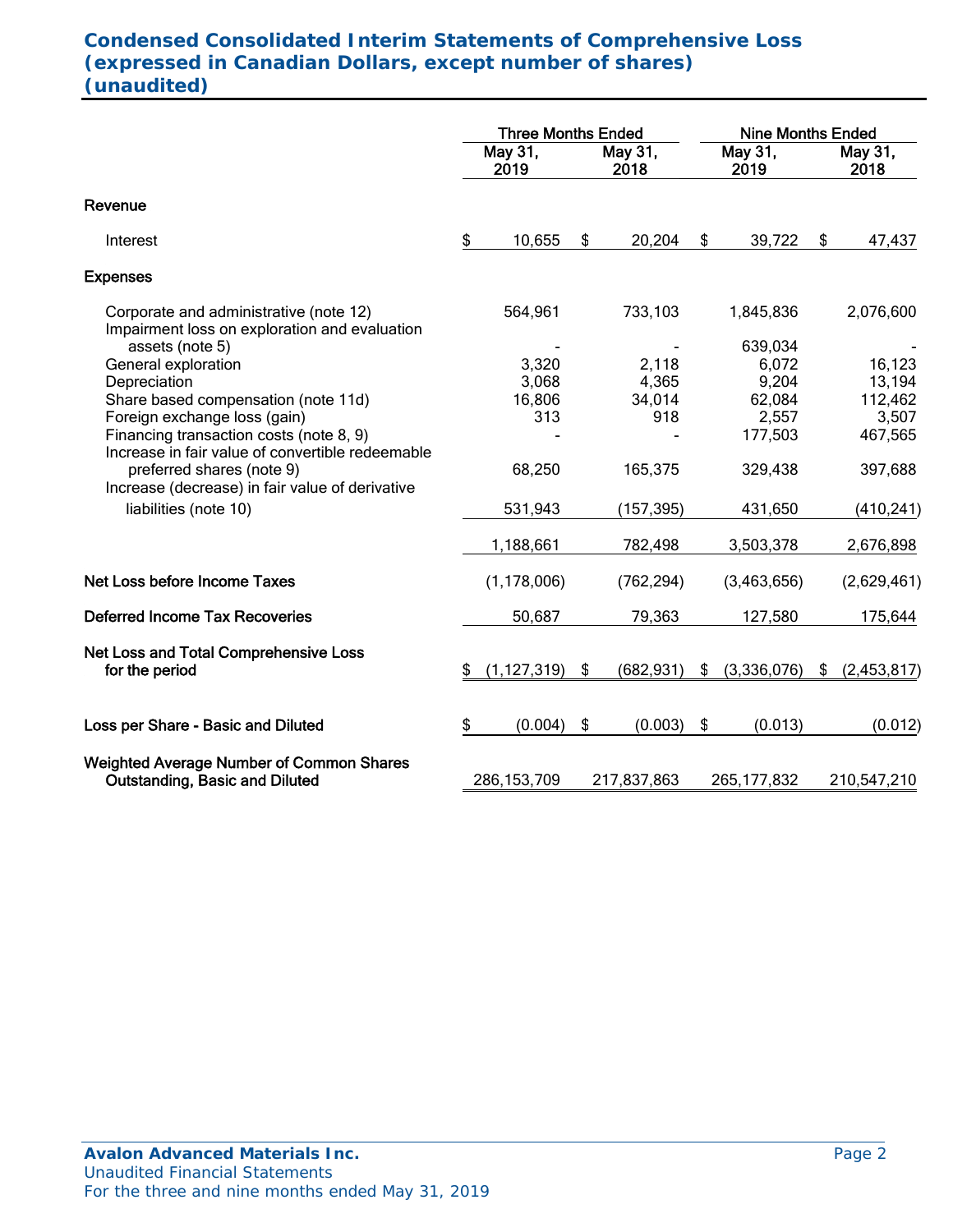# **Condensed Consolidated Interim Statements of Changes in Equity (expressed in Canadian Dollars, except number of shares) (unaudited)**

|                                                          |                            | <b>Share Capital</b> |    |                 |    | <b>Reserves</b> |               |                      |               |                                       |                                             |                               |              |
|----------------------------------------------------------|----------------------------|----------------------|----|-----------------|----|-----------------|---------------|----------------------|---------------|---------------------------------------|---------------------------------------------|-------------------------------|--------------|
|                                                          | Number of<br><b>Shares</b> | Amount               |    | <b>Warrants</b> |    |                 |               |                      |               | <b>Share Based</b><br><b>Payments</b> | <b>Brokers'</b><br>Compensation<br>Warrants | Accumulated<br><b>Deficit</b> | <b>Total</b> |
| Balance at September 1, 2017                             | 196,735,521                | \$169,593,205        | \$ | 4,258,213       | \$ | 16,955,411      | \$<br>294,166 | $$$ (74,789,885)     | \$116,311,110 |                                       |                                             |                               |              |
| Equity offerings                                         | 11,752,400                 | 1,401,426            |    | 38,400          |    |                 |               |                      | 1,439,826     |                                       |                                             |                               |              |
| Conversion of redeemable preferred shares                | 12,806,718                 | 1,441,125            |    |                 |    |                 |               |                      | 1,441,125     |                                       |                                             |                               |              |
| Exercise of options                                      | 50,000                     | 5,500                |    |                 |    |                 |               |                      | 5,500         |                                       |                                             |                               |              |
| Reserve transferred on exercise of options               |                            | 2,137                |    |                 |    | (2, 137)        |               |                      |               |                                       |                                             |                               |              |
| Exercise of compensation warrants                        | 300,000                    | 33,000               |    |                 |    |                 |               |                      | 33,000        |                                       |                                             |                               |              |
| Reserve transferred on exercise of compensation warrants |                            | 26,671               |    |                 |    |                 | (26, 671)     |                      |               |                                       |                                             |                               |              |
| Compensation warrants issued on equity offerings         |                            |                      |    |                 |    |                 | 18,505        |                      | 18,505        |                                       |                                             |                               |              |
| Share based compensation                                 |                            |                      |    |                 |    | 134,364         |               |                      | 134,364       |                                       |                                             |                               |              |
| Share issuance costs - cash                              |                            | (70, 534)            |    | (2,680)         |    |                 |               |                      | (73, 214)     |                                       |                                             |                               |              |
| Share issuance costs - compensation warrants issued      |                            | (17, 570)            |    | (935)           |    |                 |               |                      | (18, 505)     |                                       |                                             |                               |              |
| Net loss for the nine month period                       |                            |                      |    |                 |    |                 |               | (2,453,817)          | (2,453,817)   |                                       |                                             |                               |              |
| Balance at May 31, 2018                                  | 221,644,639                | \$172,414,960        | \$ | 4,292,998       | \$ | 17,087,638      | \$<br>286,000 | (77, 243, 702)<br>\$ | \$116,837,894 |                                       |                                             |                               |              |
| Equity offerings                                         | 5,900,000                  | 474,460              |    | 38,890          |    |                 |               |                      | 513,350       |                                       |                                             |                               |              |
| Conversion of redeemable preferred shares                | 9,473,789                  | 748,125              |    |                 |    |                 |               |                      | 748,125       |                                       |                                             |                               |              |
| Share based compensation                                 |                            |                      |    |                 |    | 42,472          |               |                      | 42,472        |                                       |                                             |                               |              |
| Share issuance costs - cash                              |                            | (36, 748)            |    | (2, 458)        |    |                 |               |                      | (39, 206)     |                                       |                                             |                               |              |
| Net loss for the three month period                      |                            |                      |    |                 |    |                 |               | (786, 927)           | (786, 927)    |                                       |                                             |                               |              |
| Balance at August 31, 2018                               | 237,018,428                | 173,600,797          |    | 4,329,430       |    | 17,130,110      | 286,000       | (78,030,629)         | 117,315,708   |                                       |                                             |                               |              |
| Equity offerings                                         | 15.375.000                 | 918.725              |    | 7,525           |    |                 |               |                      | 926,250       |                                       |                                             |                               |              |
| Conversion of redeemable preferred shares                | 46,793,660                 | 2,348,063            |    |                 |    |                 |               |                      | 2,348,063     |                                       |                                             |                               |              |
| Exercise of options                                      | 200,000                    | 20,000               |    |                 |    |                 |               |                      | 20,000        |                                       |                                             |                               |              |
| Reserve transferred on exercise of options               |                            | 1,850                |    |                 |    | (1,850)         |               |                      |               |                                       |                                             |                               |              |
| <b>Exercise warrants</b>                                 | 300,000                    | 36,000               |    |                 |    |                 |               |                      | 36,000        |                                       |                                             |                               |              |
| Reserve transferred on exercise of warrants              |                            | 811                  |    | (811)           |    |                 |               |                      |               |                                       |                                             |                               |              |
| Share based compensation                                 |                            |                      |    |                 |    | 78,124          |               |                      | 78,124        |                                       |                                             |                               |              |
| Share issuance costs - cash                              |                            | (63, 642)            |    | (261)           |    |                 |               |                      | (63,903)      |                                       |                                             |                               |              |
| Net loss for the nine month period                       |                            |                      |    |                 |    |                 |               | (3,336,076)          | (3,336,076)   |                                       |                                             |                               |              |
| Balance at May 31, 2019                                  | 299,687,088                | \$176,862,604        | \$ | 4,335,883       | \$ | 17,206,384      | \$<br>286,000 | (81, 366, 705)<br>\$ | \$117,324,166 |                                       |                                             |                               |              |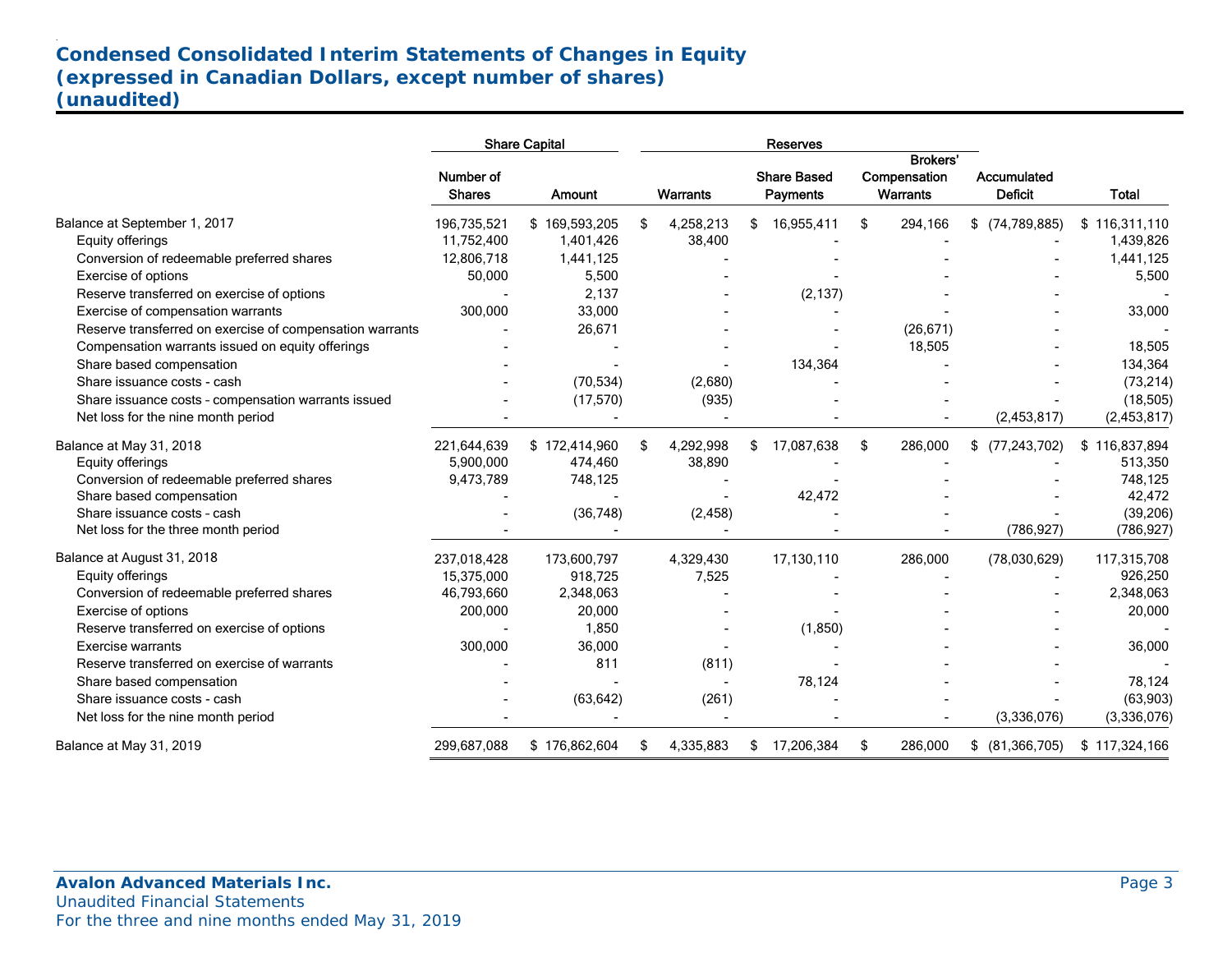# **Condensed Consolidated Interim Statements of Cash Flows (expressed in Canadian Dollars) (unaudited)**

.

|                                                                                                                                                                  | <b>Three Months Ended</b> |                                        |    |                                        | <b>Nine Months Ended</b> |                                        |    |                                     |  |
|------------------------------------------------------------------------------------------------------------------------------------------------------------------|---------------------------|----------------------------------------|----|----------------------------------------|--------------------------|----------------------------------------|----|-------------------------------------|--|
|                                                                                                                                                                  | May 31,<br>2019           |                                        |    |                                        |                          | May 31,<br>2019                        |    | May 31,<br>2018                     |  |
| <b>Operating Activities</b>                                                                                                                                      |                           |                                        |    |                                        |                          |                                        |    |                                     |  |
| Cash paid to employees<br>Cash paid to suppliers<br>Interest received                                                                                            | \$                        | $(182,589)$ \$<br>(147, 674)<br>10,655 |    | $(329,046)$ \$<br>(262, 745)<br>20,204 |                          | $(615,919)$ \$<br>(585, 410)<br>39,722 |    | (1,096,234)<br>(910, 610)<br>47,437 |  |
| Cash Used by Operating Activities                                                                                                                                |                           | (319, 608)                             |    | (571, 587)                             |                          | (1, 161, 607)                          |    | (1,959,407)                         |  |
| <b>Financing Activities</b>                                                                                                                                      |                           |                                        |    |                                        |                          |                                        |    |                                     |  |
| Net proceeds from equity offerings<br>Net proceeds from issuance of preferred shares<br>Proceeds from exercise of warrants<br>Proceeds from exercise of brokers' |                           | 36,000                                 |    |                                        |                          | 990,033<br>36,000                      |    | 1,463,501<br>1,390,960              |  |
| compensation warrants<br>Proceeds from exercise of stock options<br>Net proceeds from issuance of note payable                                                   |                           | 20,000                                 |    |                                        |                          | 20,000<br>468,513                      |    | 33,000<br>5,500                     |  |
| Cash Provided by Financing Activities                                                                                                                            |                           | 56,000                                 |    |                                        |                          | 1,514,546                              |    | 2,892,961                           |  |
| <b>Investing Activities</b>                                                                                                                                      |                           |                                        |    |                                        |                          |                                        |    |                                     |  |
| Exploration and evaluation assets<br>Property, plant and equipment<br>Deposits received on sale of property, plant and                                           |                           | (73, 818)<br>(48, 727)                 |    | (519, 103)<br>(67, 413)                |                          | (467, 087)<br>(180, 876)               |    | (1,509,391)<br>(167, 039)           |  |
| equipment                                                                                                                                                        |                           | 200,000                                |    |                                        |                          | 200,000                                |    |                                     |  |
| Cash Provided (Used) by Investing Activities                                                                                                                     |                           | 77,455                                 |    | (586, 516)                             |                          | (447, 963)                             |    | (1,676,430)                         |  |
| <b>Change in Cash and Cash Equivalents</b>                                                                                                                       |                           | (186, 153)                             |    | (1, 158, 103)                          |                          | (95, 024)                              |    | (742, 876)                          |  |
| Foreign Exchange Effect on Cash                                                                                                                                  |                           | (313)                                  |    | (918)                                  |                          | (2, 557)                               |    | (3,507)                             |  |
| Cash and Cash Equivalents - beginning of period                                                                                                                  |                           | 407,942                                |    | 1,486,212                              |                          | 319,057                                |    | 1,073,574                           |  |
| Cash and Cash Equivalents - end of period                                                                                                                        | \$                        | 221,476                                | \$ | 327,191                                | \$                       | 221,476                                | \$ | 327,191                             |  |

Supplemental Cash Flow Information (note 15)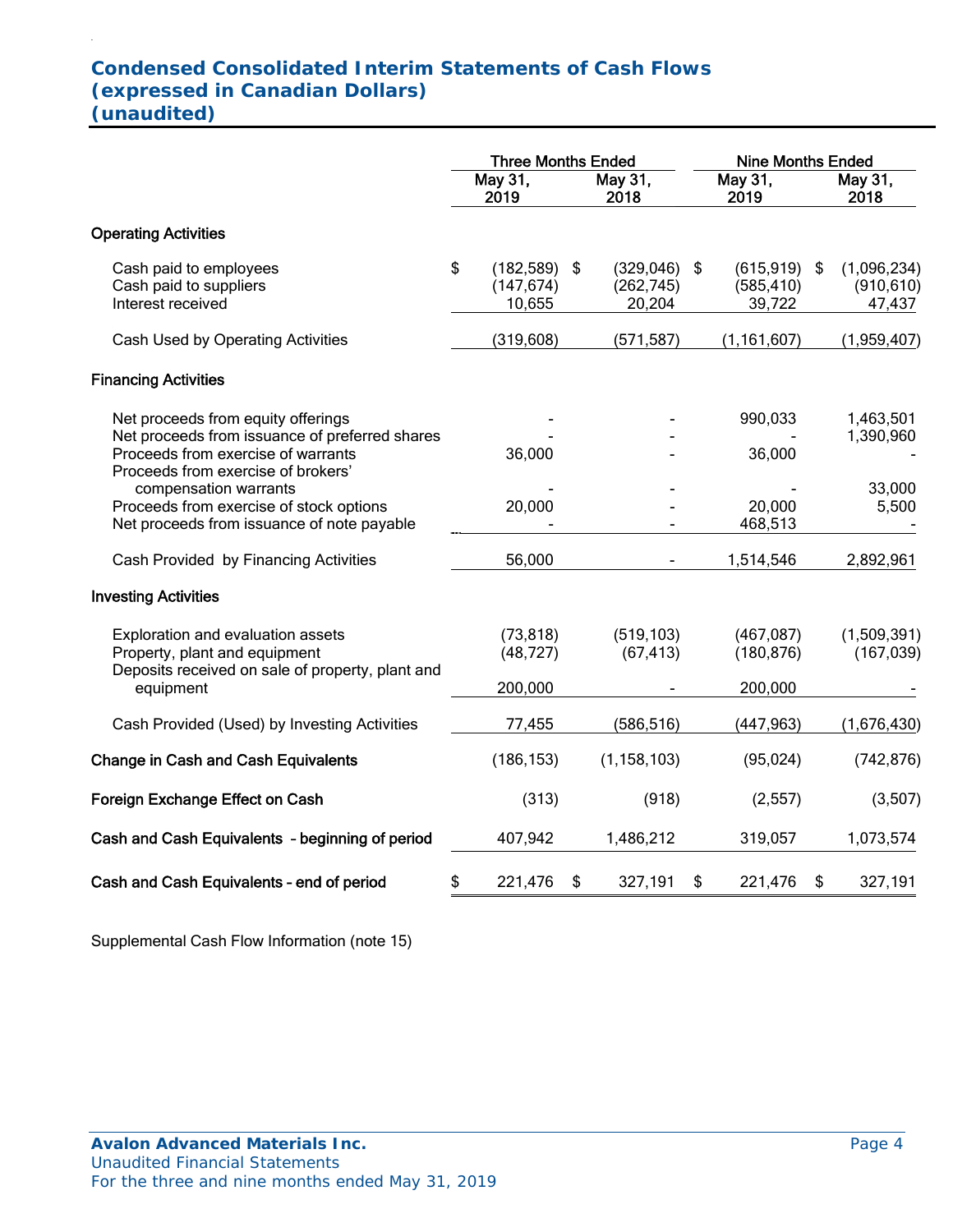### **1. Nature of Operations**

Avalon Advanced Materials Inc. ("Avalon") is a publicly listed company incorporated in Canada and continued under the *Canada Business Corporations Act*. Avalon's common shares are listed on the Toronto Stock Exchange (the "TSX") (TSX: AVL), on the OTCQB® Venture Market (OTCQB: AVLNF), and the Frankfurt Stock Exchange in Germany.

The registered address, principal address and records office of Avalon is located at 130 Adelaide Street West, Suite 1901, Toronto, Ontario, Canada, M5H 3P5.

Avalon, together with its subsidiaries (collectively, the "Company") is principally engaged in the acquisition, exploration, evaluation and development of specialty metal and mineral properties, located principally in Canada. To date, the Company has not earned any significant revenues.

The realization of amounts shown for its development asset – the Nechalacho Rare Earth Elements Project (the "Nechalacho REE Project") and its exploration and evaluation assets is dependent upon the discovery of economically recoverable reserves (where not already identified), the ability of the Company to obtain the necessary financing to develop these assets, and future profitable production or proceeds of disposition from these assets.

These unaudited condensed consolidated interim financial statements have been prepared in accordance with International Financial Reporting Standards ("IFRS") as issued by the International Accounting Standards Board ("IASB") applicable to a going concern, which assumes the Company will continue to meet its obligations and discharge its liabilities in the normal course of business for the foreseeable future. Different bases of measurement may be appropriate when a company is not expected to continue operations for the foreseeable future. The Company is in the exploration and development stage and raises funds in the equity markets to conduct its business activities. The Company has incurred losses in the current and prior periods, with a net loss of \$3,336,076 for the nine months ended May 31, 2019 (the "Period") and an accumulated deficit of \$81,366,705 as at May 31, 2019. The Company's cash and cash equivalents balance at May 31, 2019 was \$221,476, the working capital deficit was \$1,353,000. Excluding the deferred flow-through share premium of \$74,577, the Company's adjusted working capital deficit as at May 31, 2019 was \$1,278,423 (calculated by adding back the deferred flow-through share premium of \$74,577 to the working capital deficit of \$1,353,000).

Given the continuation of weak investor sentiment and capital market conditions in the junior resource sector, there exists an uncertainty as to the Company's ability to raise additional funds on favorable terms. This condition indicates the existence of a material uncertainty that raises substantial doubt about the Company's ability to continue as a going concern. As at May 31, 2019, the Company is required to incur additional Canadian exploration expenses ("CEE") of \$348,024 by December 31, 2019. The Company's expenditures on other discretionary exploration and development activities have some scope for flexibility in terms of amount and timing, which can be adjusted accordingly. Management intends to finance these expenditures over the next twelve months with funds currently on hand, proceeds from sale of certain assets and through planned equity financings. Subsequent to the quarter ended May 31, 2019 (the "Quarter"), the Company entered into a definitive agreement (the "Agreement") with Cheetah Resources Pty Ltd. ("Cheetah") under which Cheetah will acquire ownership of the near surface resources in the T-Zone and Tardiff Zones of the Nechalacho REE Project for a total cash consideration of \$5 million as described in note 6(a). The first \$200,000 was provided as a deposit following the signing of the terms sheet in January 2019 and an additional \$1.5 million has been received after entering into the Agreement. The remaining balance of \$3.3 million will be received incrementally over a four-month period from June 23, 2019.

These unaudited condensed consolidated interim financial statements do not reflect the adjustments to the carrying values of assets and liabilities and the reported expenses and statement of financial position classifications that would be necessary should the going concern assumption be inappropriate, and those adjustments could be material.

These unaudited condensed consolidated interim financial statements have been reviewed and approved by the Company's Audit Committee and the Board of Directors on July 9, 2019.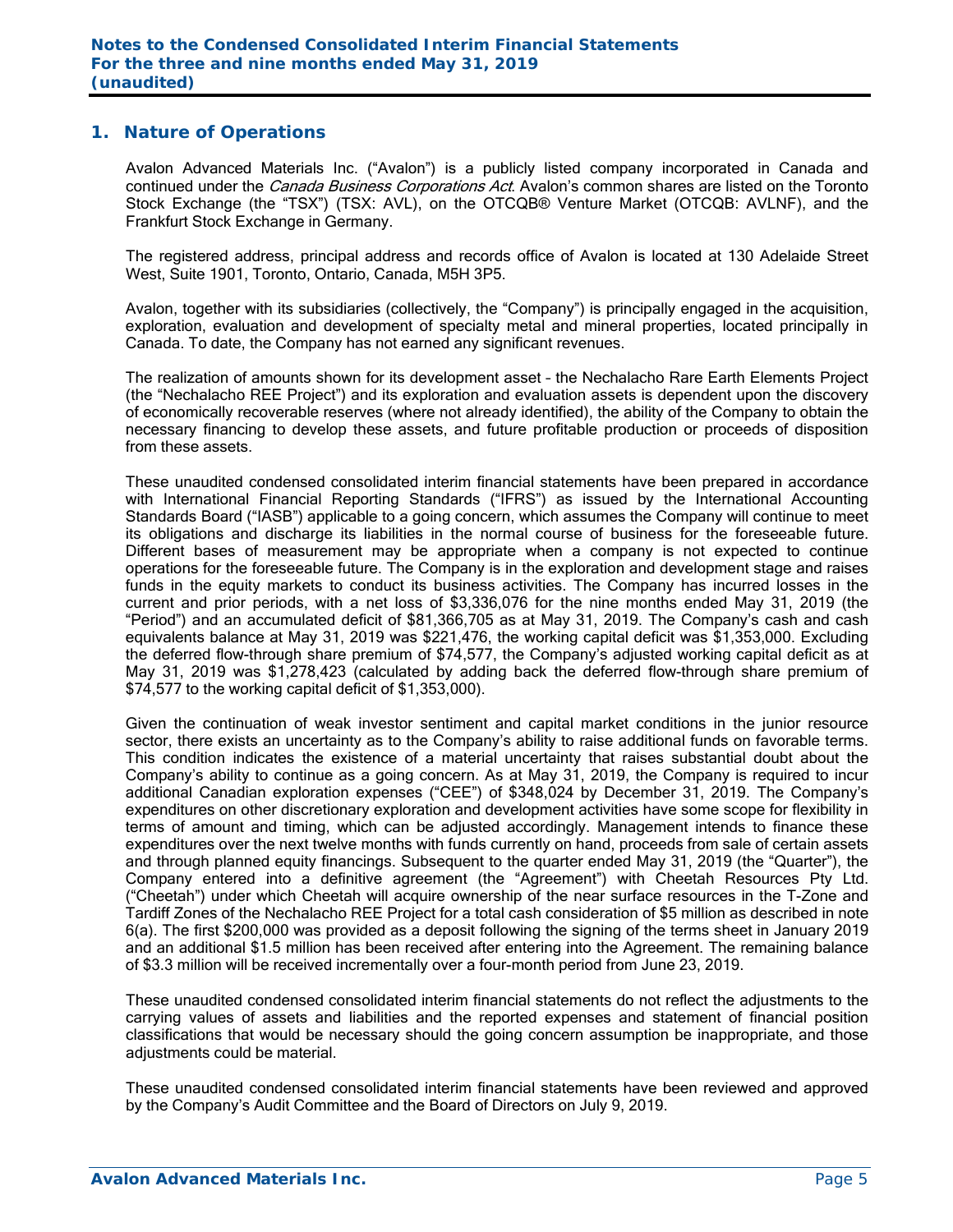### **2. Basis of Presentation**

### *a) Statement of Compliance and Basis of Presentation*

These unaudited condensed consolidated interim financial statements, including comparatives, have been prepared in accordance with International Accounting Standards ("IAS") 34 Interim Financial Reporting, as issued by IASB.

These unaudited condensed consolidated interim financial statements do not contain all disclosures required by IFRS and accordingly should be read in conjunction with the Company's consolidated annual financial statements for the year ended August 31, 2018.

These unaudited condensed consolidated interim financial statements have been prepared on a going concern basis using the historical cost basis, except for certain financial instruments which are measured at fair value in accordance with the policies disclosed in Note 3 of the Company's consolidated annual financial statements for the year ended August 31, 2018.

### *b) Basis of Consolidation*

These unaudited condensed consolidated interim financial statements include the accounts of the Company and the entities controlled by the Company. Control exists when the Company is exposed, or has rights, to variable returns from its involvement with the investee and has the ability to affect those returns through its power over the investee. The financial statements of subsidiaries are included in the consolidated financial statements from the date that control commences until the date that control ceases.

These unaudited condensed consolidated interim financial statements include the accounts of the Company and its wholly-owned subsidiaries, 8110131 Canada Inc., Nolava Minerals Inc. ("Nolava"), and Avalon Rare Metals Ltd. ("ARML"). Nolava and ARML are incorporated in the United States of America ("USA").

ARML has not carried on any significant operations since its inception. During the year ended August 31, 2012, 8110131 Canada Inc. acquired certain net smelter returns ("NSR") royalty interests in the Company's properties which were held by third parties. Nolava had held certain mining claims in Utah, USA and had conducted exploration work on those mining claims during fiscal year 2011 to fiscal year 2014. All intercompany transactions and balances have been eliminated on consolidation of the accounts.

### **3. Significant Accounting Policies**

These unaudited condensed consolidated interim financial statements have been prepared using the same accounting policies, significant accounting judgments and estimates, and methods of computation as the annual consolidated financial statements of the Company as at and for the year ended August 31, 2018, as described in Note 3 of those financial statements, except for the adoption of the new accounting standards as described below:

### *a) IFRS 9, Financial Instruments*

On September 1, 2018, the Company adopted IFRS 9, "Financial Instruments" ("IFRS 9") which replaces IAS 39, "Financial Instruments: Recognition and Measurement" ("IAS 39"). The retrospective adoption of IFRS 9 had no material impact to the Company's condensed consolidated interim financial statements.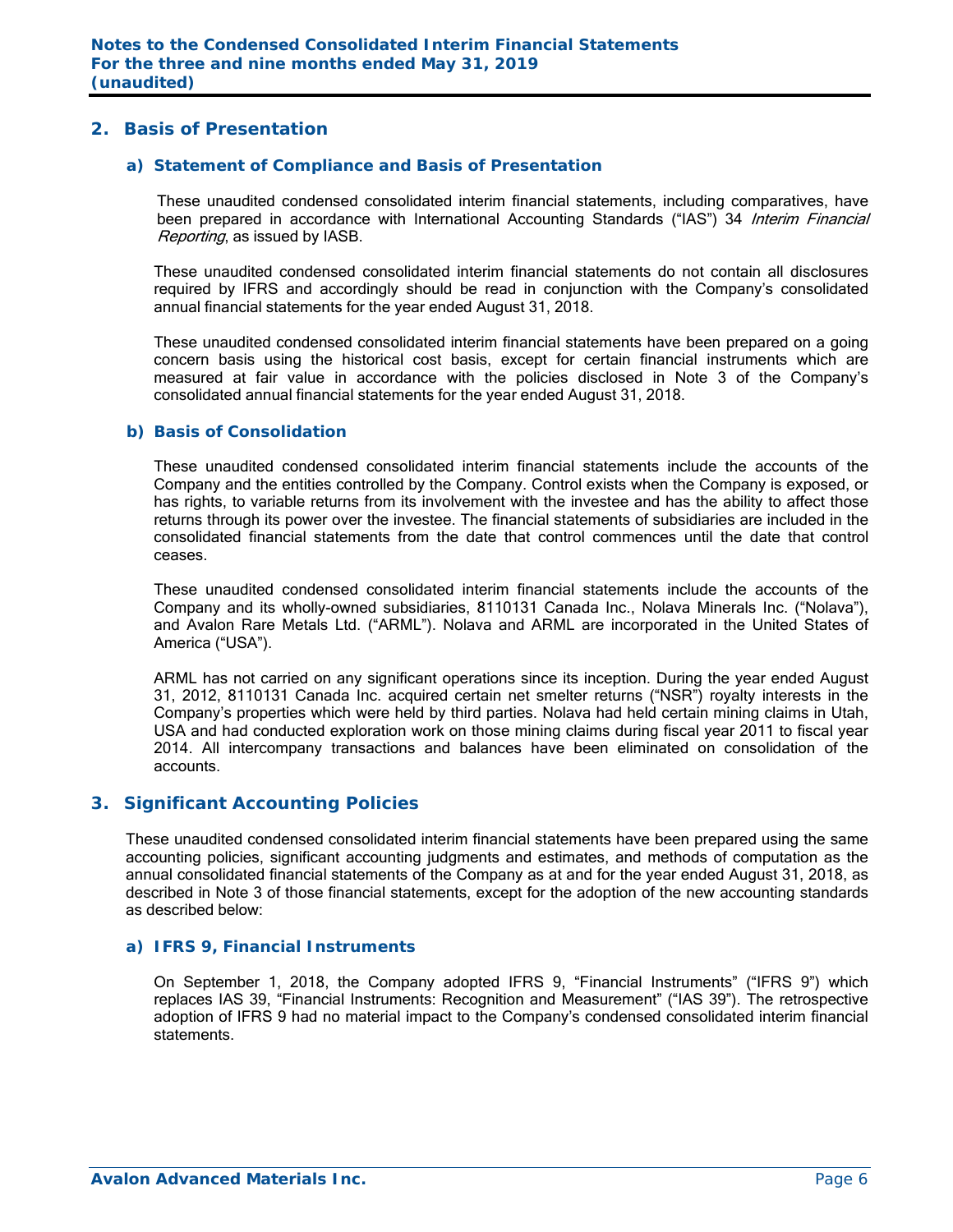### **3. Significant Accounting Policies (continued)**

IFRS 9 contains three principal classification categories for financial assets: measured at amortized cost; fair value through other comprehensive income ("FVTOCI"); or fair value through profit or loss ("FVTPL"). The classification of financial assets under IFRS 9 is generally based on the business model in which a financial asset is managed and its contractual cash flow characteristics. IFRS 9 eliminates the previous IAS 39 categories of held to maturity, loans and receivables and available for sale. IFRS 9 largely retains the existing requirements in IAS 39 for the classification and measurement of financial liabilities.

The following table shows the original measurement categories under IAS 39 and the new measurement categories under IFRS 9 for each class of the Company's financial assets and financial liabilities:

|                                         | <b>Measurement Category</b>                   |                |  |  |  |  |  |
|-----------------------------------------|-----------------------------------------------|----------------|--|--|--|--|--|
| <b>Financial Instrument</b>             | <b>IAS 39</b>                                 | <b>IFRS9</b>   |  |  |  |  |  |
|                                         |                                               |                |  |  |  |  |  |
| Cash and cash equivalents               | Loans and receivables at amortized cost       | Amortized cost |  |  |  |  |  |
| Other receivables                       | Loans and receivables at amortized cost       | Amortized cost |  |  |  |  |  |
| Accounts payable                        | Other financial liabilities at amortized cost | Amortized cost |  |  |  |  |  |
| <b>Accrued liabilities</b>              | Other financial liabilities at amortized cost | Amortized cost |  |  |  |  |  |
| Convertible note payable                | <b>FVTPL</b>                                  | <b>FVTPL</b>   |  |  |  |  |  |
| Convertible redeemable preferred shares | <b>FVTPL</b>                                  | <b>FVTPL</b>   |  |  |  |  |  |
| Derivative liabilities                  | <b>FVTPL</b>                                  | <b>FVTPL</b>   |  |  |  |  |  |

There were no adjustments to the carrying amounts of the Company's financial instruments on the date of transition as a result of the transition from IAS 39 to IFRS 9.

### *b) IFRS 15, Revenue from Contracts and Customers*

On September 1, 2018, the Company adopted IFRS 15, Revenue from Contracts and Customers ("IFRS 15"). IFRS 15 sets out the requirements for recognizing revenue that apply to all contracts with customers, except for contracts that are within the scope of the standards on leases, insurance contracts and financial instruments. IFRS 15 uses a control based approach to recognize revenue and establishes principles to address the nature, amount, timing and uncertainty of revenue and cash flows arising from an entity's contracts with customers. The Company currently does not have any operating revenue and therefore, the adoption of this new standard does not have any impact on the Company's consolidated financial statements.

### **4. Recent Accounting Pronouncements**

The following pronouncement is issued but not yet effective:

### *a) IFRS 16, Leases*

 IFRS 16, Leases ("IFRS 16") was issued by the IASB in January 2016, and will replace IAS 17 Leases ("IFRS 17"). IFRS 16 specifies the methodology to recognize, measure, present and disclose leases. The standard provides a single lessee accounting model, requiring lessees to recognize assets and liabilities for all leases except for short-term leases and leases with low value assets. IFRS 16 substantially carries forward the lessor accounting requirements in IAS 17. IFRS 16 is effective for annual periods beginning on or after January 1, 2019, with early adoption permitted if IFRS 15 has also been adopted. A lessee will apply IFRS 16 to its leases either retrospectively to each prior reporting period presented; or retrospectively with the cumulative effect of initially applying IFRS 16 being recognized at the date of initial application.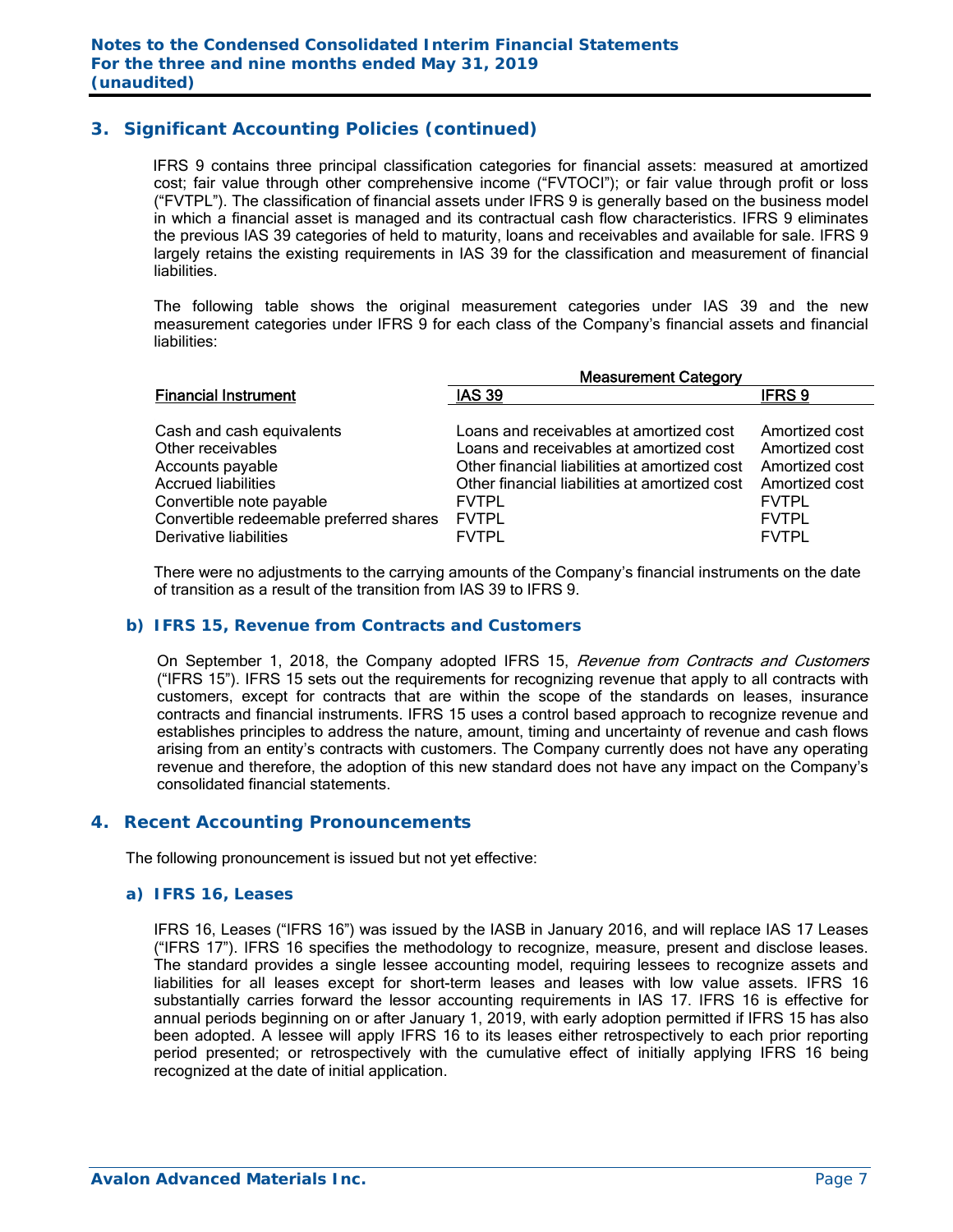### **4. Recent Accounting Pronouncements (continued)**

 The Company will adopt this standard effective September 1, 2019. Under this standard, the present value of lease commitments will be shown as a liability on the balance sheet together with an asset representing the right of use, including those leases classified as operating leases under the current standard IAS 17. This implies higher amounts of depreciation expense on the right of use assets and interest expense on lease liabilities will be recorded in the Company's statement of comprehensive loss in fiscal 2020 and future years. Additionally, a corresponding reduction in corporate and administrative expenses is expected from the elimination of lease expense.

 The Company is in the process of completing its review and analysis of IFRS 16 and will apply IFRS 16 from the adoption date of September 1, 2019. The Company intends to apply the simplified transition approach and will not restate comparative amounts for the year prior to first adoption. Right-of-use assets and lease liabilities will be measured at the amount of the lease liability on adoption.

 The Company will provide the quantitative impact of adopting IFRS 16 in its unaudited condensed interim financial statements for the first quarter of fiscal 2020.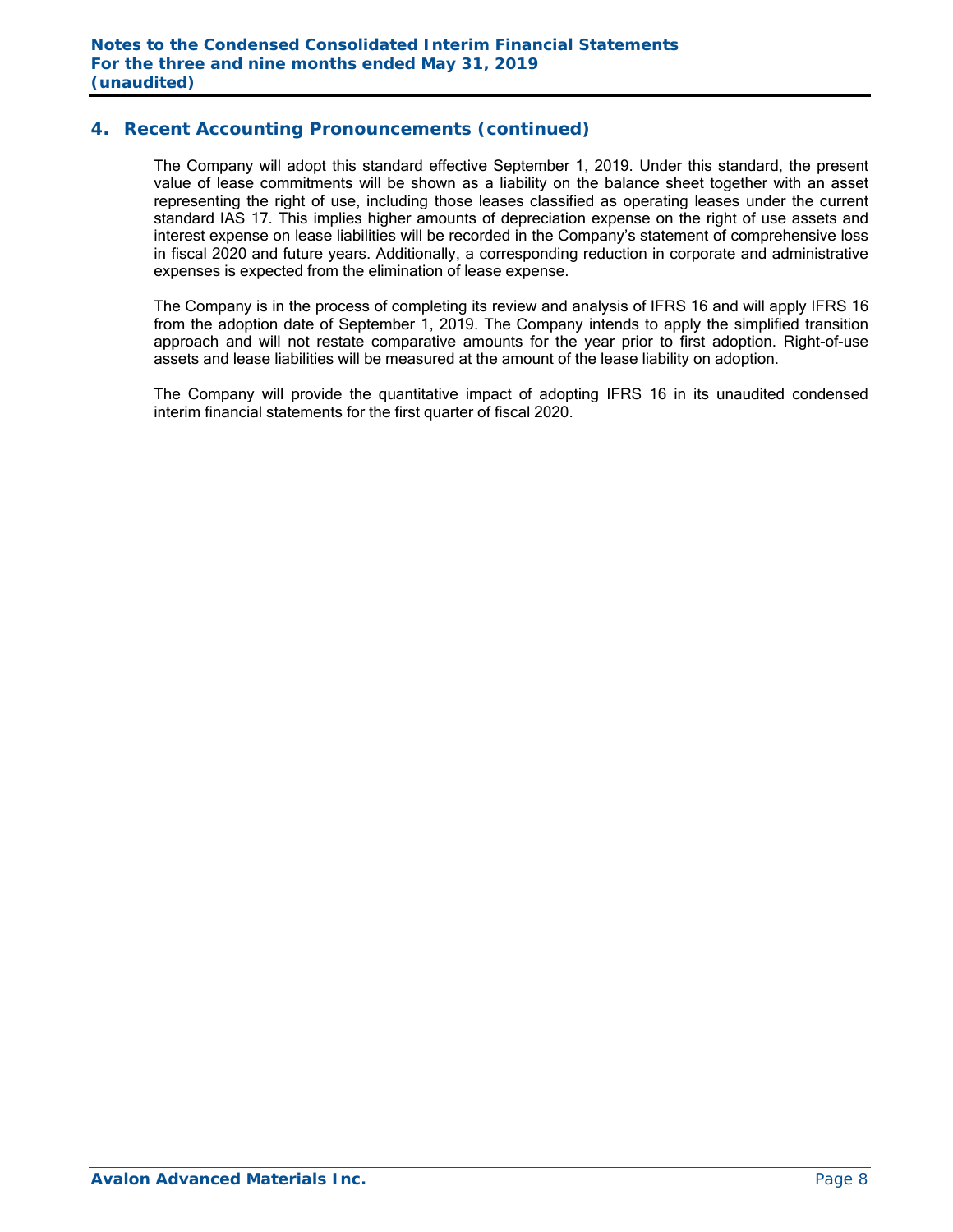# **5. Exploration and Evaluation Assets**

|                                                                                                                |  | September 1<br>2018<br><b>Expenditures</b> |  |                             |  | Impairment<br>Loss | May 31,<br>2019 |                                   |  |
|----------------------------------------------------------------------------------------------------------------|--|--------------------------------------------|--|-----------------------------|--|--------------------|-----------------|-----------------------------------|--|
| For the Period<br>Separation Rapids Lithium Project (a)<br>East Kemptville Tin-Indium Project (b)<br>Other (d) |  | 11,010,950<br>5,827,524<br>35.760          |  | 356,075<br>283,023<br>3,615 |  | -<br>(639, 034)    |                 | 11,367,025<br>5,471,513<br>39,375 |  |
|                                                                                                                |  | 16,874,234                                 |  | 642,713                     |  | (639, 034)         |                 | 16,877,913                        |  |

|                                                                                                                                    | September 1,<br>2017                  | <b>Expenditures</b>            | Impairment<br>Loss                         | August 31,<br>2018                |
|------------------------------------------------------------------------------------------------------------------------------------|---------------------------------------|--------------------------------|--------------------------------------------|-----------------------------------|
| For the year ended August 31, 2018<br>Separation Rapids Lithium Project (a)<br>East Kemptville Tin-Indium Project (b)<br>Other (d) | $9,523,610$ \$<br>5,322,422<br>15.000 | 1,487,340<br>505.102<br>20.760 | $\blacksquare$<br>$\overline{\phantom{a}}$ | 11,010,950<br>5,827,524<br>35,760 |
|                                                                                                                                    | 14,861,032                            | 2,013,202                      | $\overline{\phantom{0}}$                   | 16,874,234                        |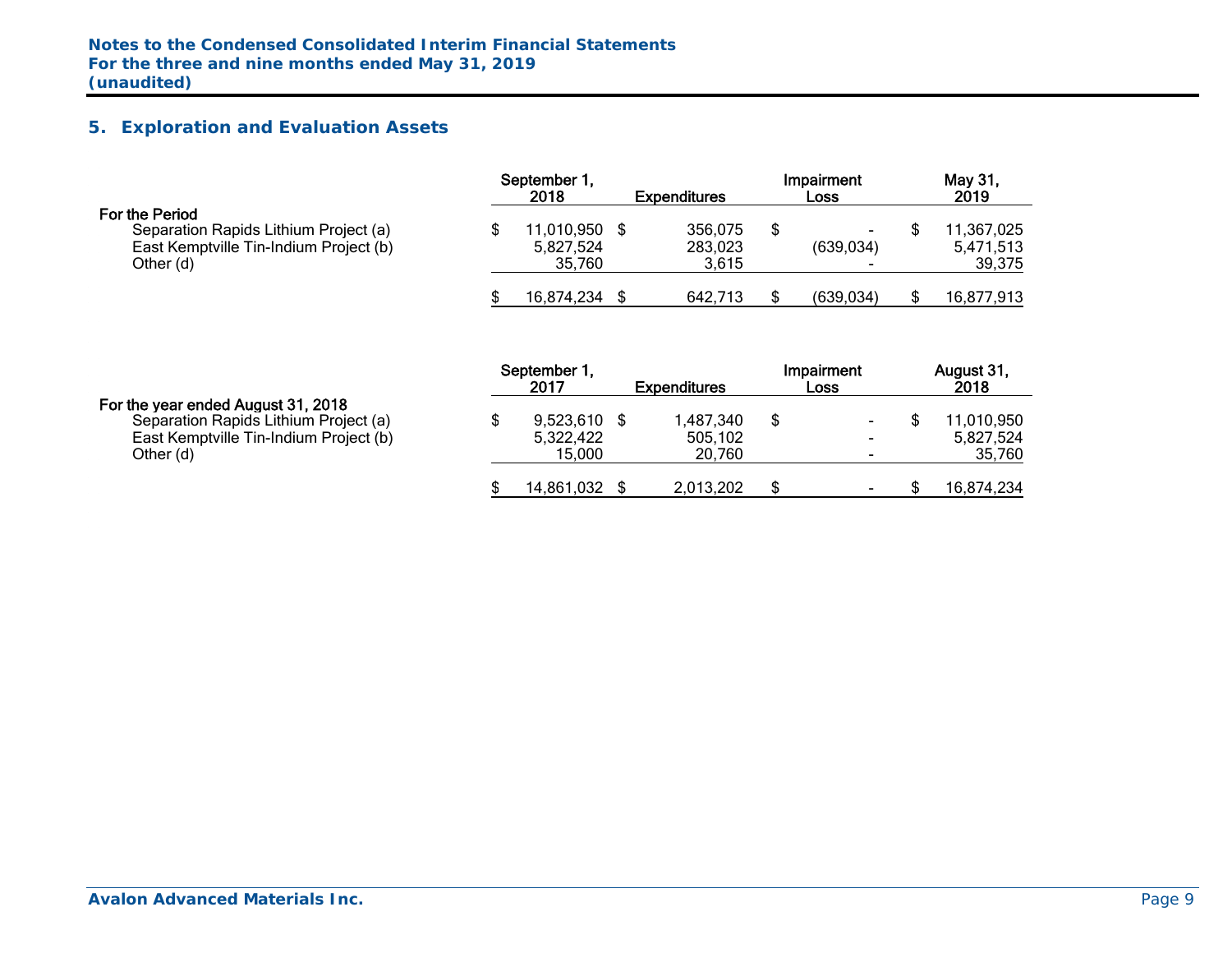# **5. Exploration and Evaluation Assets (continued)**

a) Separation Rapids Lithium Project, Ontario

The Company owns a 100% interest in certain mineral claims and a mining lease in the Kenora area of Ontario.

b) East Kemptville Tin-Indium Project, Nova Scotia

The Company holds a special exploration licence to search and prospect for all minerals except for coal, salt, potash and uranium within four claims in the East Kemptville area of Yarmouth, Nova Scotia.

The current special licence has a term of three years beginning February 2, 2015 and is renewable for an additional two one-year periods. The Special Licence was renewed during the year ended August 31, 2018 and the Company continues the process toward applying for a mining lease to replace the Special Licence and secure full surface tenure.

The Company also had a number of regular exploration licences covering certain claims in the same proximity to the claims covered under the special exploration licence. During the Period, the Company decided not to renew three of these peripheral exploration licences and is unlikely to renew the one remaining exploration licence in September 2019. Accordingly the costs incurred to-date of \$639,034 on the mineral claims under the exploration licences had been written off as an impairment loss during the Period.

c) Warren Township Anorthosite Project, Ontario

The Company owns a 100% interest in certain claims located near Foleyet, Ontario, which were staked by the Company during the year ended August 31, 2003. During the year ended August 31, 2013, the Company entered into a Mining Lease with the Province of Ontario under the Mining Act of Ontario covering these claims.

No substantial work has been carried out on the Warren Township project during the last five years and no work was planned or budgeted for fiscal 2019. In addition, no new potential customer has been identified for the project's calcium feldspar product. The current outlook as at May 31, 2019 for the Warren Township project remains unchanged. It is management's view that the fair value of this project has been significantly impaired and has estimated the recoverable amount of this project as at May 31, 2019 to be \$Nil.

d) Other Resource Properties

The Company has a 100% interest in several claims in the Lilypad Cesium Property, a 2.0% NSR interest in certain claims of the East Cedartree Gold Property located near Kenora, Ontario, and a 2.4% NSR interest in the Wolf Mountain Platinum-Palladium Project.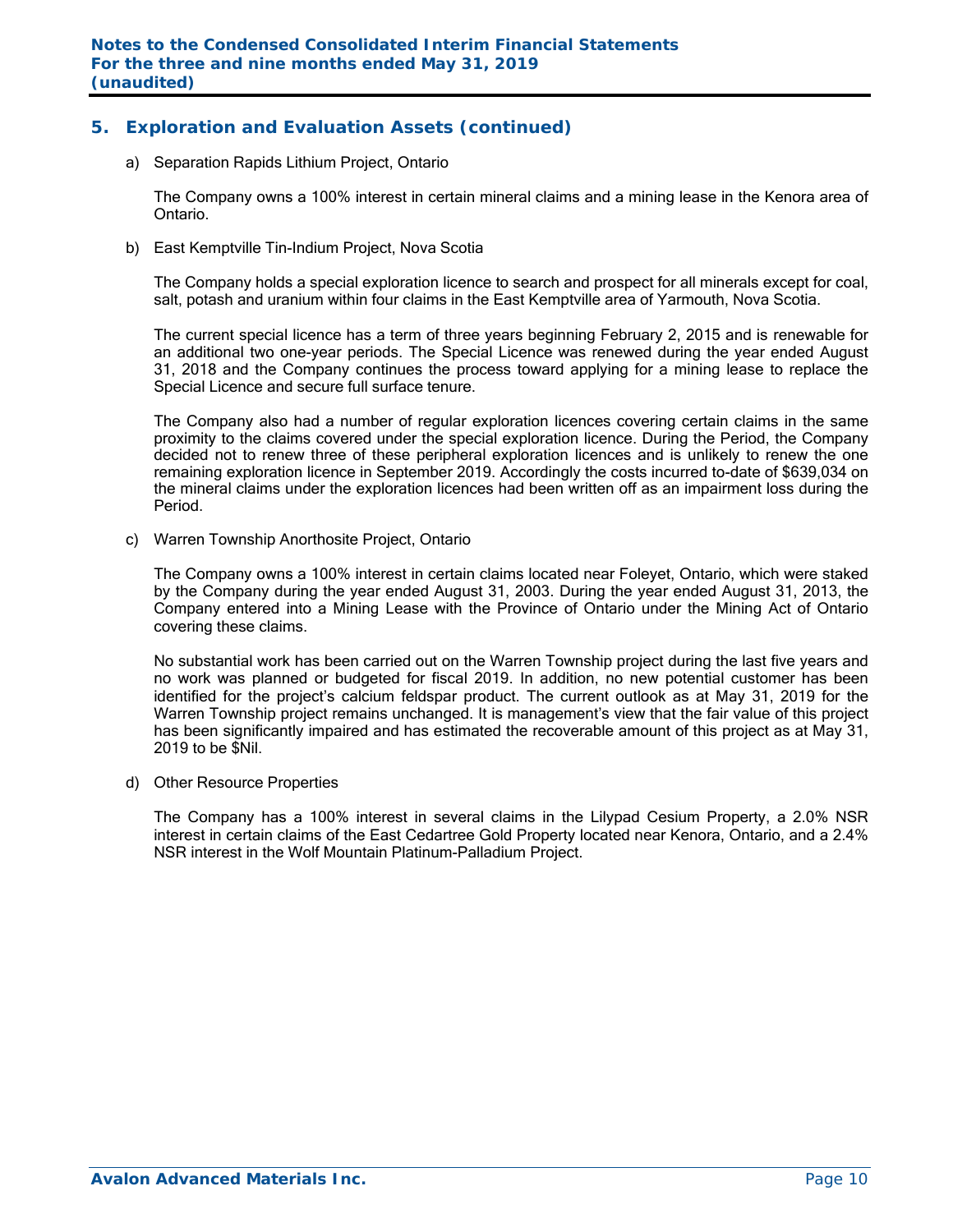# **6. Property, Plant and Equipment**

|                                 | Nechalacho<br><b>REE Project</b><br>(a) | <b>Airstrip</b> | Computer<br>and Office<br>Equipment | Land and<br><b>Building</b> |     | <b>Exploration</b><br>Equipment | Leasehold<br><b>Improvements</b> |     | <b>Total</b>  |
|---------------------------------|-----------------------------------------|-----------------|-------------------------------------|-----------------------------|-----|---------------------------------|----------------------------------|-----|---------------|
| Cost                            |                                         |                 |                                     |                             |     |                                 |                                  |     |               |
| As at September 1, 2017         | \$103,618,668                           | \$<br>646,860   | \$<br>218,090                       | \$<br>74,455                | \$  | 683,859                         | \$<br>94,594                     |     | \$105,336,526 |
| <b>Additions</b>                | 259,681                                 |                 | 1,958                               | 16,450                      |     | 11,673                          |                                  |     | 289,762       |
| As at August 31, 2018           | 103,878,349                             | 646,860         | 220,048                             | 90,905                      |     | 695,532                         | 94,594                           |     | 105,626,288   |
| <b>Additions</b>                | 231,531                                 |                 |                                     |                             |     |                                 |                                  |     | 231,531       |
| As at May 31, 2019              | \$104,109,880                           | \$<br>646,860   | \$<br>220,048                       | \$<br>90,905                | \$  | 695,532                         | \$<br>94,594                     |     | \$105,857,819 |
| <b>Accumulated Depreciation</b> |                                         |                 |                                     |                             |     |                                 |                                  |     |               |
| As at September 1, 2017         | \$<br>$\blacksquare$                    | \$<br>243,029   | \$<br>161,448                       | \$<br>6,983                 | -\$ | 622,606                         | \$<br>94,594                     | \$. | 1,128,660     |
| Depreciation expense            |                                         | 22,417          | 18,538                              | 3,384                       |     | 20,579                          |                                  |     | 64,918        |
| As at August 31, 2018           |                                         | 265,446         | 179,986                             | 10,367                      |     | 643,185                         | 94,594                           |     | 1,193,578     |
| Depreciation expense            |                                         | 15,468          | 9,204                               | 3,143                       |     | 11,778                          |                                  |     | 39,593        |
| As at May 31, 2019              | \$<br>$\sim$ 100 $\mu$                  | \$<br>280,914   | \$<br>189,190                       | \$<br>13,510                | \$  | 654,963                         | \$<br>94,594                     | S.  | 1,233,171     |
| <b>Net Book Value</b>           |                                         |                 |                                     |                             |     |                                 |                                  |     |               |
| As at August 31, 2018           | 103,878,349                             | \$<br>381,414   | \$<br>40,062                        | \$<br>80,538                | \$  | 52,347                          | \$                               | \$  | 104,432,710   |
| As at May 31, 2019              | 104,109,880                             | \$<br>365,946   | \$<br>30,858                        | \$<br>77,395                | \$  | 40,569                          | \$                               |     | \$104,624,648 |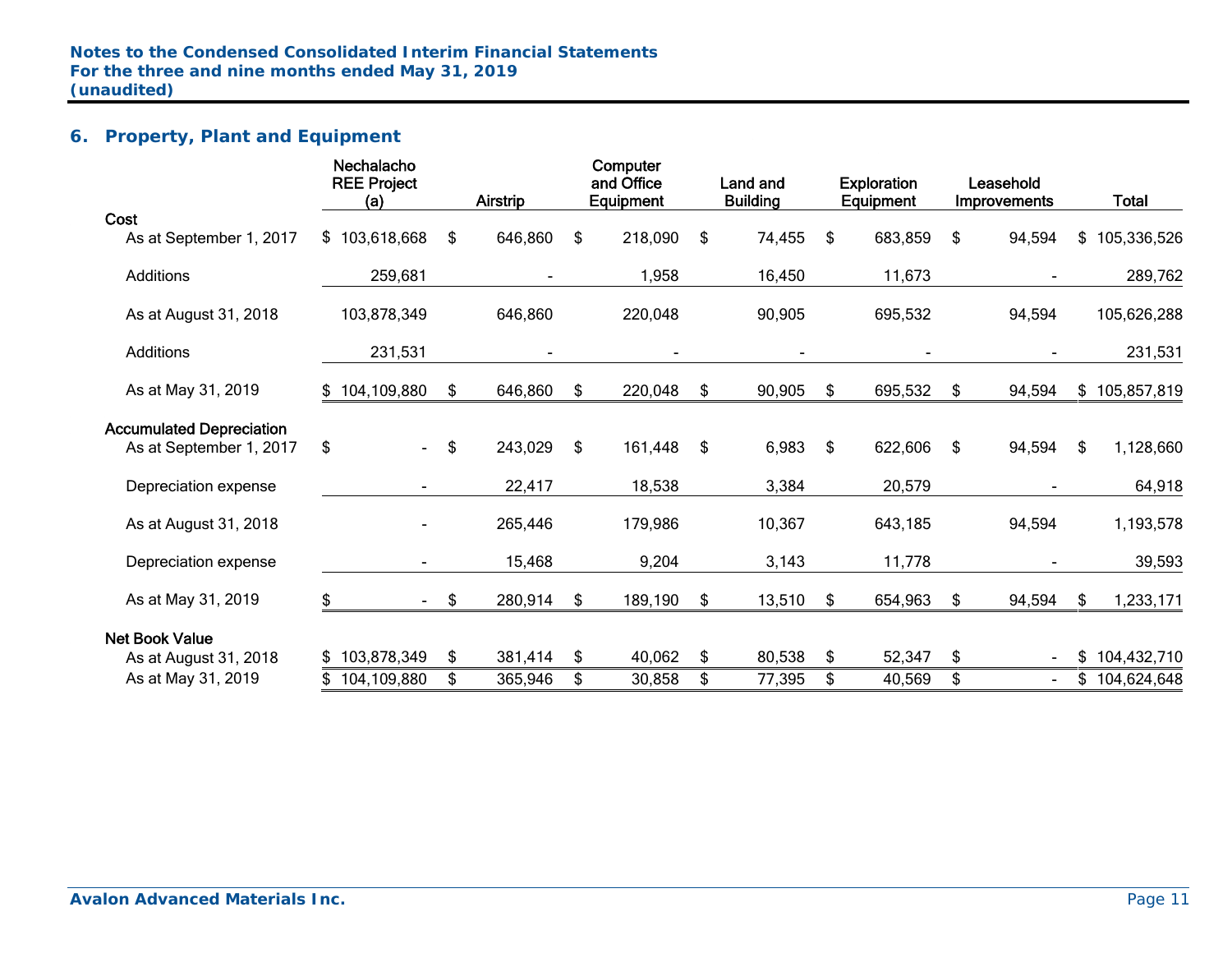### **6. Property, Plant and Equipment (continued)**

a) Nechalacho REE Project, Northwest Territories

The Company owns a 100% interest in eight mining leases covering the Nechalacho rare earth elements deposit ("Nechalacho Deposit") located at Thor Lake in the Mackenzie Mining District of the Northwest Territories.

The property is subject to an underlying 2.5% NSR royalty agreement which can be bought back at the principal amount of \$150,000 compounded annually at the average Canadian prime rate from May 2, 1982 to the buyback date, and which currently approximates \$1.56 million (the "2.5% NSR Royalty").

During the year ended August 31, 2012, the Company entered into an accommodation agreement (the "Accommodation Agreement") with the Deninu K'ue First Nation ("DKFN"). The DKFN is one of three Akaitcho bands who have used, occupied and have constitutionally protected aboriginal rights with respect to the lands on which the Nechalacho Deposit in the Northwest Territories is located.

The Accommodation Agreement provides for business and employment opportunities for the DKFN related to the Nechalacho Deposit and associated facilities in the Northwest Territories and contains measures to mitigate environmental and cultural impacts that may result from the project development. The Accommodation Agreement also commits the DKFN to supporting timely completion of the environmental assessment, permitting and development processes of the Nechalacho REE Project, and provides for the DKFN to participate in the project economics.

Subsequent to the Quarter, the Company and Cheetah have entered into the Agreement under which Cheetah will acquire ownership of the near surface resources in the T-Zone and Tardiff Zones of the property for a total cash consideration of \$5 million while the Company will retain ownership of the mineral resources below a depth of 150 meters above sea level, a 3% NSR royalty and will continue to have access to the property for exploration, development and mining purposes. The first \$200,000 was provided as a deposit following the signing of the terms sheet in January 2019 and an additional \$1.5 million has been received after entering into the Agreement. The remaining balance of \$3.3 million will be received incrementally over a four-month period from June 23, 2019.

The Agreement also grants Cheetah the option to purchase the Company's option in the 2.5% NSR Royalty for a payment of \$1.5 million provided that, upon exercising the option, Cheetah extinguishes this royalty. Avalon has also agreed to waive the 3% NSR royalty for the first five years of commercial production and to grant Cheetah the option to pay the Company \$2.0 million within eight years of the transaction closing to extend the waiver of the Company's royalty in perpetuity.

Avalon will be actively involved in Cheetah's work programs by providing management services to Cheetah specifically related to the development of the T-Zone and Tardiff Zones, including geological, environmental and Indigenous community relations work.

### **7. Deferred Flow-Through Share Premium**

A summary of the changes in the deferred flow-through share premium amount is set out below:

| Balance - September 1, 2017<br>Increase relating to flow-through common shares issued<br>Decrease relating to CEE incurred | \$<br>49,467<br>220,922<br>(218, 232) |
|----------------------------------------------------------------------------------------------------------------------------|---------------------------------------|
| Balance - August 31, 2018<br>Increase relating to flow-through common shares issued<br>Decrease relating to CEE incurred   | \$<br>52,157<br>150,000<br>(127, 580) |
| Balance - May 31, 2019                                                                                                     | \$<br>74,577                          |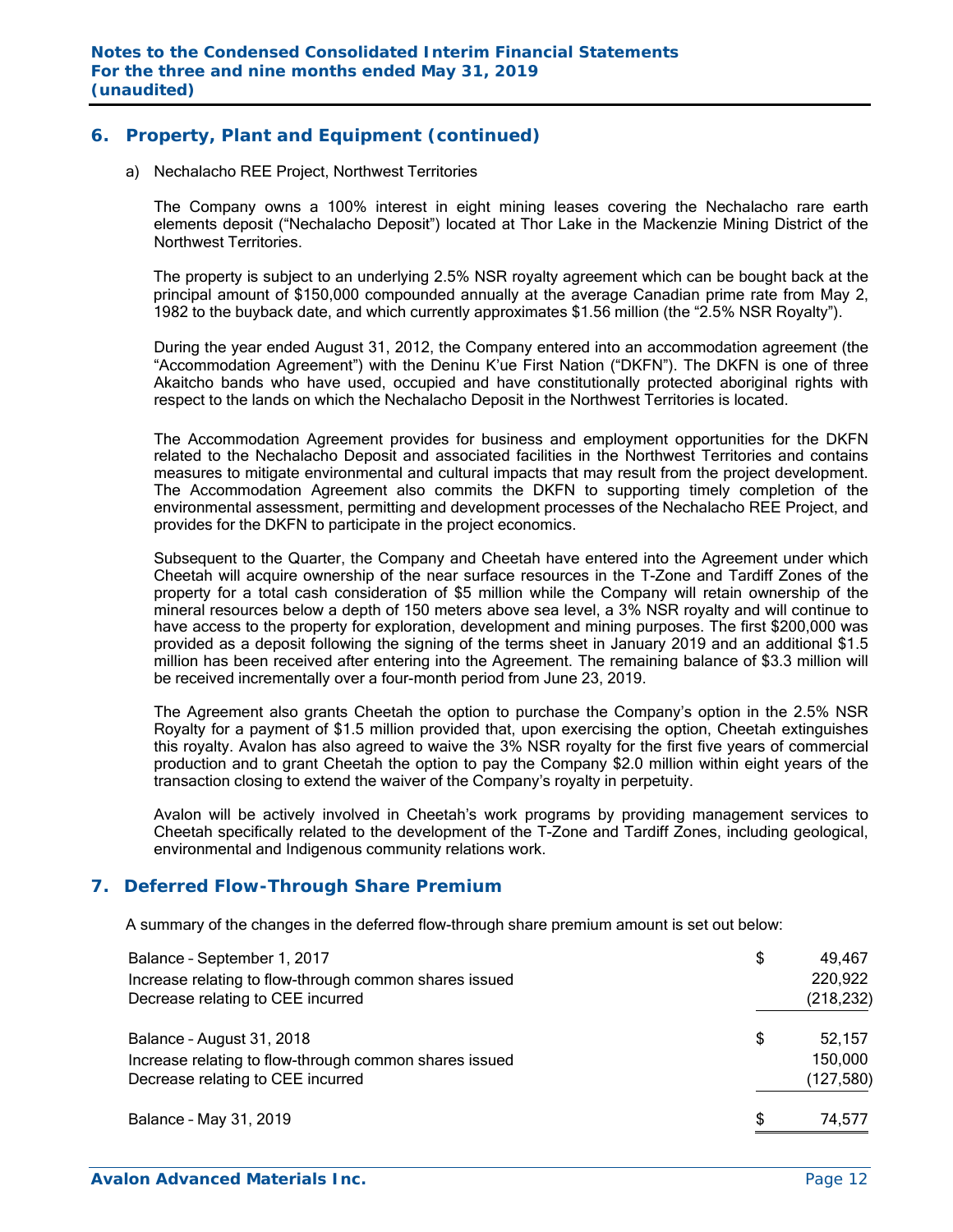### **8. Convertible Note Payable**

On November 30, 2018, the Company issued a convertible note payable in the amount of \$500,000 to an entity managed by the Lind Partners ("Lind") (the "Note"). The Note has a term of two years with a maturity date of November 30, 2020 and accrued an interest amount of \$100,000 on the date of issuance, resulting in the Note to bear a face value of \$600,000 at issuance.

Lind will be entitled to convert any outstanding amount of the face value of the Note into common shares commencing on May 26, 2019 at a conversion price equal to the higher of (a) 80% of the five day trailing value weighted average price ("VWAP") of the common shares prior to the date of conversion, and (b) the five day trailing VWAP of the shares prior to the date of conversion, less the maximum discount allowable in accordance with TSX rules (the "Conversion Feature"). The Company has floor price protection such that if any conversion results in an effective conversion price of less than \$0.05 per share, then the Company has the right to instead repay the amount that was subject to that conversion for a 5% premium. The Company also has the right to repurchase the Note at the outstanding face value at any time (the "Buyback Option").

In conjunction with the issuance of the Note, Lind received a commitment fee of \$15,000 and 4,575,000 common share purchase warrants. Each warrant entitles the holder to purchase one common share of the Company at a price of \$0.07 per common share until November 30, 2021.

The Note is a hybrid instrument that contains multiple embedded derivatives including the Conversion Feature and Buyback Option.

The economic characteristics and risks of the Conversion Feature are different from that of the host contract (the Note) in that it allows Lind to convert the Note (a debt instrument) into the Company's common shares (an equity instrument) at a price per share equal to the higher of (a) 80% of the five day trailing VWAP of the shares prior to the date of conversion, and (b) the five day trailing VWAP of the shares prior to the date of conversion, less the maximum discount allowable in accordance with TSX rules, thus the Conversion Option can be measured separately from the Note. In addition, the number of common shares to be issued upon conversion is variable and does not meet the "a fixed amount of cash for a fixed number of equity instruments" requirement to be classified as an equity instrument. As such, the Company had designated the entire hybrid contract (the Note and all of the embedded derivatives) as a financial liability at FVTPL and are re-measured at each financial statement reporting date, with the resulting change in value being recorded as increase or decrease in fair value of convertible note payable in the consolidated statement of comprehensive loss.

As the Company has the Buyback Option to repurchase the Note at the outstanding face value, the total fair value of the Note at issuance and as at May 31, 2019 is therefore \$600,000.

The exercise price of the warrant is subject to adjustment from time to time in the event of certain common share rights offering, such that the exercise of the warrants do not result in a fixed number of common shares being issued for a fixed amount of cash. As a result, the warrants had been classified as a financial liability at FVTPL and re-measured at each financial statement reporting date using the Black-Scholes pricing model, with the resulting change in value being recorded as increase or decrease in fair value of derivative liabilities in the consolidated statement of comprehensive loss.

The fair value of the warrants was estimated at \$44,199 at issuance, and this amount was allocated to the warrant component of this private placement. The fair value of the warrants was estimated using the Black-Scholes pricing model, with the following assumptions: expected dividend yield of Nil; risk free interest rate of 2.18%; expected life of 3.0 years; and expected volatility of 35%.

The fair values of the Note and the warrants at issuance totaled \$644,199 and the excess of this amount over the gross proceeds (\$500,000) of \$144,199 had been recorded as a financing transaction cost in the Statement of Comprehensive Loss.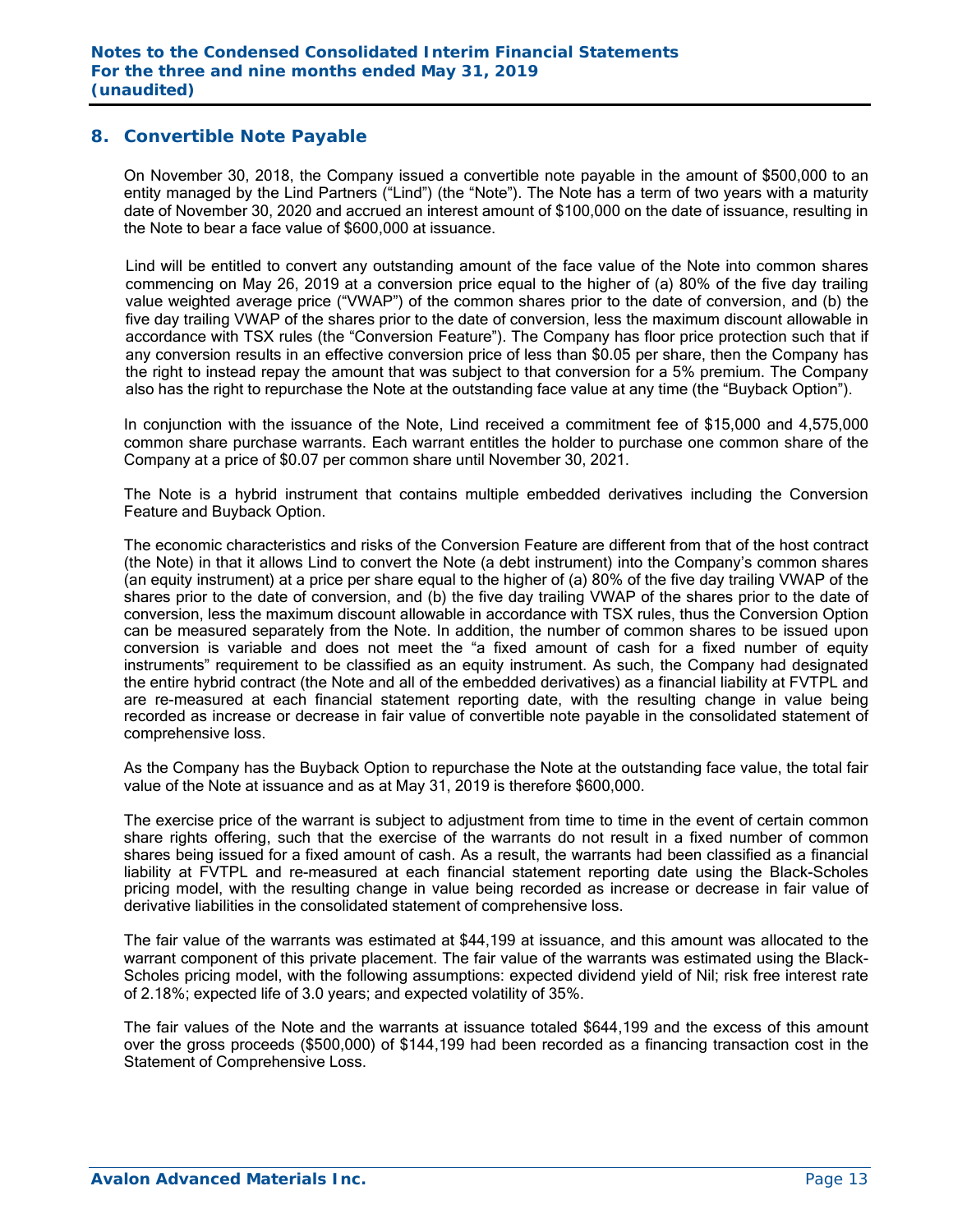### **9. Convertible Redeemable Preferred Shares**

In March 2017, the Company entered into a preferred share purchase agreement (the "A1 Agreement") with an entity managed by Lind and issued 500 Series A1 Preferred Shares (the "A1 Preferred Shares") at a price of \$5,000 per share for gross proceeds of \$2,500,000. Pursuant to Canadian securities laws, the securities issuable under this private placement were subject to a hold period, which expired on July 11, 2017 (the "Hold Period").

The A1 Preferred Shares do not carry a dividend and have a redemption value that starts at \$5,000 per share and increases by \$250 per share each quarter over a 24 months period ending on March 10, 2019, to a cap of \$6,750 per share. The A1 Preferred Shares can be converted by Lind into common shares of the Company at a price per common share equal to 85% of the five-day volume weighted average price ("VWAP") of the common shares on the TSX immediately prior to the date that notice of conversion is given (the "Conversion Option").

In conjunction with this private placement, Lind received a commitment fee of \$125,000 and 6,900,000 common share purchase warrants (the "A1 Warrants"). Each A1 Warrant entitles the holder to purchase one common share of the Company at a price of \$0.23 per common share until March 10, 2022.

Lind has the basic right to convert 25 A1 Preferred Shares into common shares of the Company on a monthly basis, subject to certain conversion limits set out in the A1 Agreement, however Lind is permitted to convert up to 100 A1 Preferred Shares on a monthly basis in the event such amount does not exceed 20% of the Company's 20-day traded volume of common shares on the TSX immediately prior to the date of delivery of a conversion notice.

 Lind is also entitled to accelerate its conversion right to the full amount of the redemption value applicable at such time, or demand repayment of the applicable redemption value per share in cash (the "Put Option"), upon the occurrence of certain events as set out in the A1 Agreement (most of which are beyond the Company's control) (the "Redemption Events"). The triggering Redemption Events include certain key financial and non-financial conditions, which include change of control, insolvency and liquidity conditions etc. as defined in the A1 Agreement. These Redemption Events also limit the Company from obtaining other debt or preferred share financings that are not junior to the A1 Preferred Shares other than certain projectrelated financings, as well as other at-the-market, equity lines or credit type of common share offerings, or convertible security financings where the price of the common share is not fixed at predetermined price. In addition, if the Redemption Event is a change of control event, the redemption amount will be equal to 110% of the applicable redemption amount at that time.

The Company has the right to redeem all of the outstanding A1 Preferred Shares at any time after the Hold Period at a 5% premium to the redemption value (the "Call Option"). The Company also has floor price protection such that if any conversion results in an effective conversion price of less than \$0.10 per common share, then the Company has the right to deny the conversion and instead redeem the A1 Preferred Shares that were subject to that conversion for the redemption amount in cash plus a 5% premium.

At any time while any A1 Preferred Shares are outstanding, Lind has the option of subscribing for up to an additional 165 Series A2 Preferred Shares at a price of \$5,000 per share and under the same terms and conditions as the initial financing, subject to certain triggering events and subject to the prior approval of the TSX ("Series A2 Option"). Lind will also receive a certain number of Series A2 warrants ("A2 Warrants") when it exercised the Series A2 Option. The number of A2 Warrants to be issued and the exercise price of A2 Warrants will be calculated by using similar formulas used in determining the number and the exercise price of the A1 Warrants.

The A1 Preferred Share is a hybrid instrument that contains multiple embedded derivatives: the Conversion Option, Put Option and Call Option.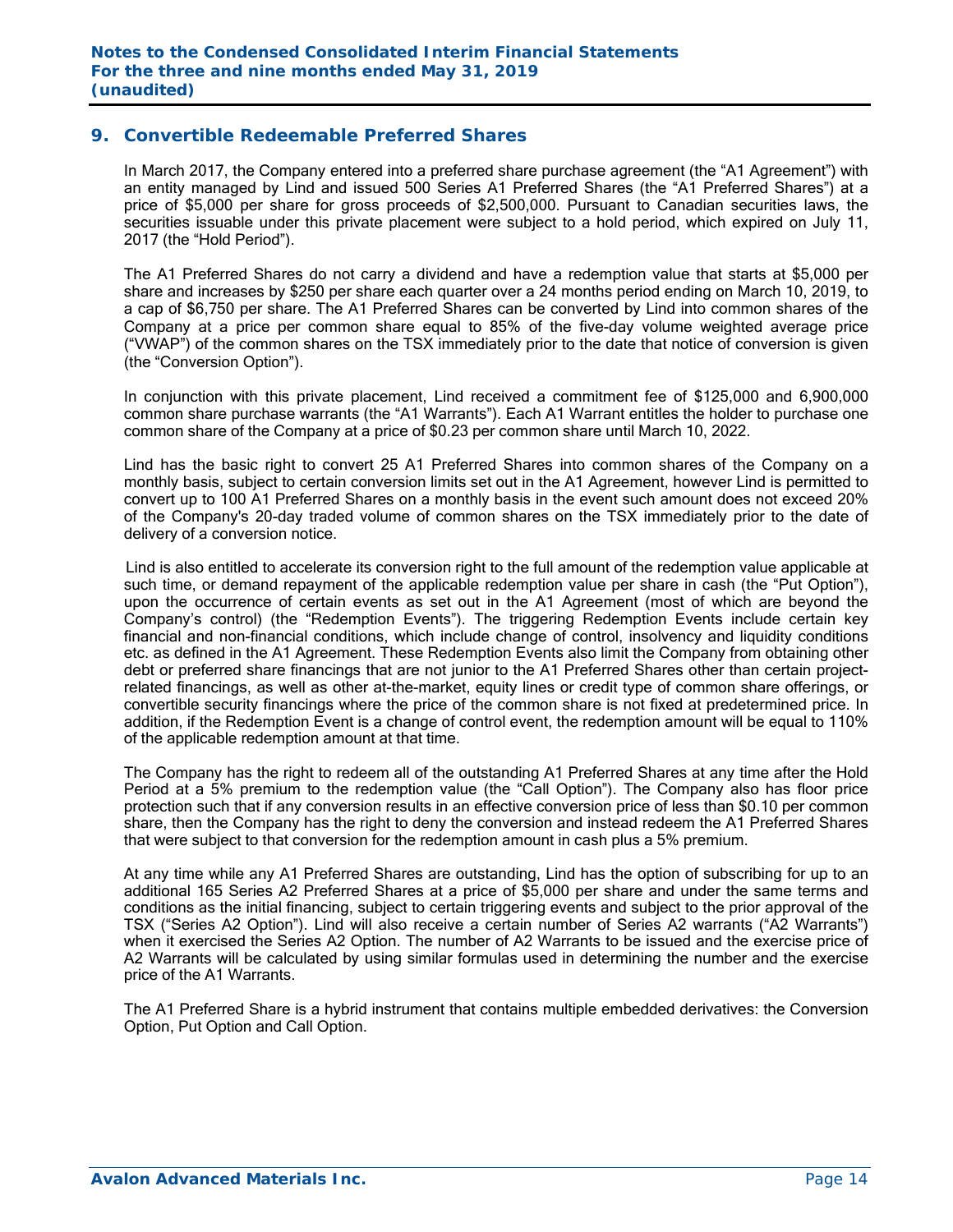### **9. Convertible Redeemable Preferred Shares (continued)**

The economic characteristics and risks of the Conversion Option are different from that of the host contract (the A1 Preferred Share) in that it allows Lind to convert the A1 Preferred Shares (a debt instrument) into the Company's common shares (an equity instrument) at a price per common share equal to 85% of the five day VWAP of the common share, thus the Conversion Option can be measured separately from the A1 Preferred Share. In addition, the number of common shares to be issued upon conversion is variable and does not meet the "a fixed amount of cash for a fixed number of equity instruments" requirement to be classified as an equity instrument. As such, the Company had designated the entire hybrid contract (the A1 Preferred Share and all of the embedded derivatives) as a financial liability at FVTPL and are re-measured at each financial statement reporting date, with the resulting change in value being recorded as increase or decrease in fair value of convertible redeemable preferred shares in the consolidated statement of comprehensive loss.

As the Company has the Call Option to redeem all of the outstanding A1 Preferred Shares at a 5% premium to the redemption value, the total fair value of the A1 Preferred Shares at issuance is therefore \$2,625,000.

The exercise price of the A1 Warrant is subject to adjustment from time to time in the event of certain common share rights offering, such that the exercise of the A1 Warrants do not result in a fixed number of common shares being issued for a fixed amount of cash. As a result, The A1 Warrant had been classified as a financial liability at FVTPL and re-measured at each financial statement reporting date using the Black-Scholes pricing model, with the resulting change in value being recorded as increase or decrease in fair value of derivative liabilities in the consolidated statement of comprehensive loss.

 The fair value of the A1 Warrants was estimated at \$236,488 (or \$0.0343 for each warrant) at issuance, and this amount was allocated to the warrant component of this private placement. The fair value of the A1 Warrant was estimated using the Black-Scholes pricing model, with the following assumptions: expected dividend yield of Nil; risk free interest rate of 1.10%; expected life of 4.0 years; and expected volatility of 35%.

In December 2017, the Company entered into a preferred share purchase agreement (the "B1 Agreement") with Lind and issued 300 Series B1 Preferred Shares (the "B1 Preferred Shares") at a price of \$5,000 per share for gross proceeds of \$1,500,000 in January 2018. Pursuant to Canadian securities laws, the securities issuable under this private placement were subject to a hold period, which expires on May 16, 2018 (the "B1 Hold Period").

In conjunction with this private placement, Lind received a commitment fee of \$75,000 and 6,250,000 common share purchase warrants (the "B1 Warrants"). Each B1 Warrant entitles the holder to purchase one common share of the Company at a price of \$0.15 per common share until January 15, 2023. Other than the exercise price and expiry date, the B1 Warrants bear the similar terms and conditions as the A1 Warrants.

The B1 Agreement is subject to essentially the same terms and conditions as the A1 Agreement and the B1 Preferred Shares bear the same essential features of the A1 Preferred Shares including the rate and amount of the increase in the redemption value, the conversion option, put option and call option etc.

 After the B1 Hold Period, Lind has the basic right to convert 15 B1 Preferred Shares into common shares of the Company on a monthly basis, subject to certain conversion limits set out in the B1 Agreement, however Lind is permitted to convert up to 60 B1 Preferred Shares on a monthly basis in the event such amount does not exceed 20% of the Company's 20-day traded volume of common shares on the TSX immediately prior to the date of delivery of a conversion notice.

At any time while any B1 Preferred Shares are outstanding, Lind has the option of subscribing for up to an additional 100 Series B2 Preferred Shares at a price of \$5,000 per share and under the same terms and conditions as the initial B1 financing, subject to certain triggering events and subject to the prior approval of the TSX ("Series B2 Option"). Lind will also receive a certain number of Series B2 warrants ("B2 Warrants") when it exercises the Series B2 Option. The number of B2 Warrants to be issued and the exercise price of the B2 Warrants will be calculated by using similar formulas used in determining the number and the exercise price of the B1 Warrants.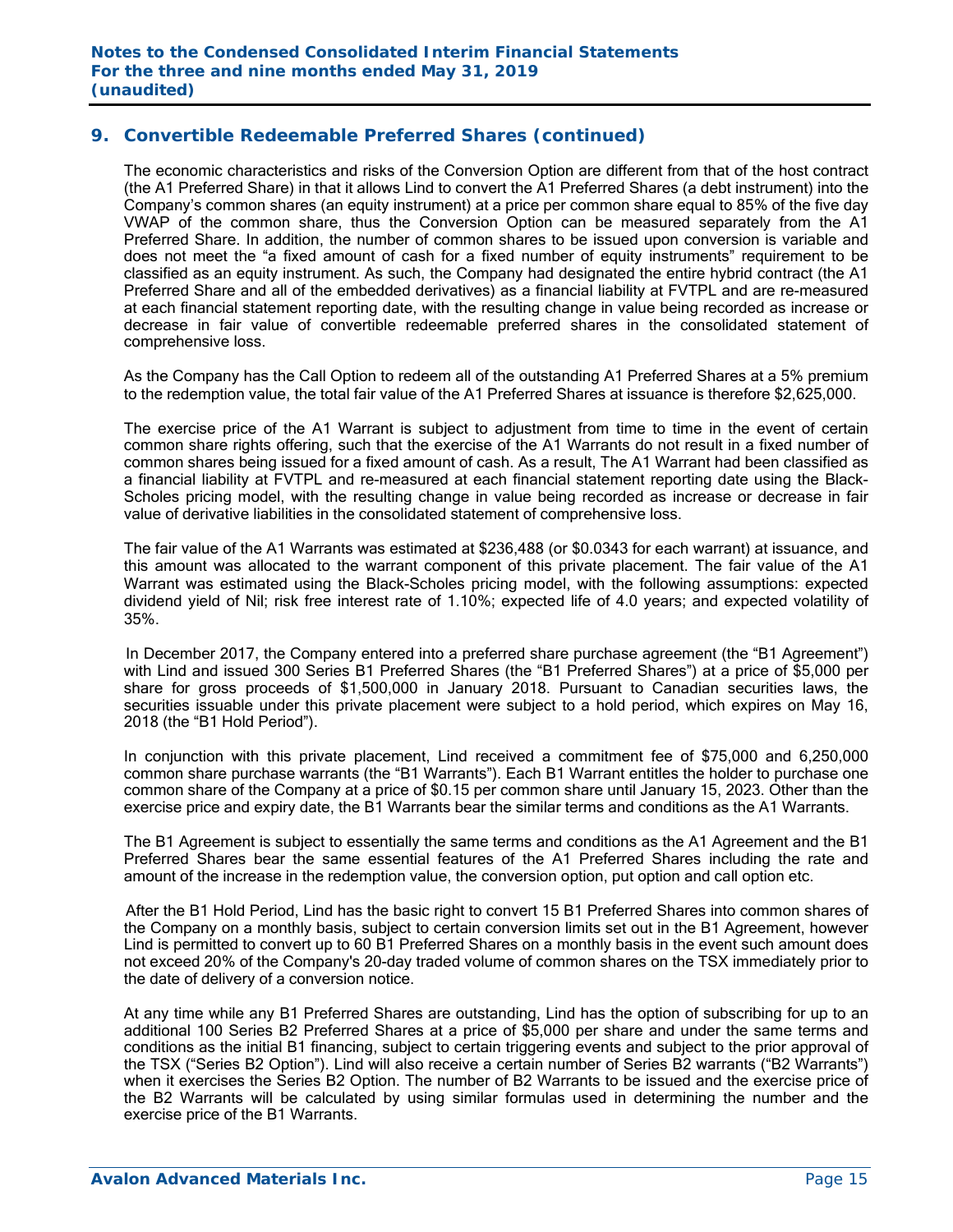### **9. Convertible Redeemable Preferred Shares (continued)**

As the B1 Preferred Shares bear the same essential features as the A1 Preferred Shares, the Company had designated the entire hybrid contract (the B1 Preferred Share and all of the embedded derivatives) as a financial liability at FVTPL in accordance with IAS 39 and re-measured at each financial statement reporting date.

As the Company has the Call Option to redeem all of the outstanding B1 Preferred Shares at any time after the B1 Hold Period at a 5% premium to the redemption value, the total fair value of the B1 Preferred Shares at issuance is therefore \$1,575,000.

 The fair value of the B1 Warrants was estimated at \$283,525 (or \$0.0454 for each warrant) at issuance, and this amount was allocated to the warrant component of this private placement. The fair value of the B1 Warrant was estimated using the Black-Scholes pricing model, with the following assumptions: expected dividend yield of Nil; risk free interest rate of 1.94%; expected life of 4.0 years; and expected volatility of 35%.

 In June 2018, the Company entered into a preferred share purchase agreement (the "C1 Agreement") and issued 150 Series C1 Preferred Shares (the "C1 Preferred Shares") at a price of \$5,000 per share for gross proceeds of \$750,000. Pursuant to Canadian securities laws, the securities issuable under this private placement were subject to a hold period, which expires on October 30, 2018 (the "C1 Hold Period").

In conjunction with this private placement, Lind received a commitment fee of \$37,500 and 3,750,000 common share purchase warrants (the "C1 Warrants"). Each C1 Warrant entitles the holder to purchase one common share of the Company at a price of \$0.125 per common share until June 29, 2023. Other than the exercise price and expiry date, the C1 Warrants bear the similar terms and conditions as the A1 Warrants.

The C1 Agreement is subject to essentially the same terms and conditions as the A1 Agreement and the C1 Preferred Shares bear the same essential features of the A1 Preferred Shares including the rate and amount of the increase in the redemption value, the conversion option, put option and call option etc.

 After the C1 Hold Period, Lind has the basic right to convert 10 C1 Preferred Shares into common shares of the Company on a monthly basis, subject to certain conversion limits set out in the C1 Agreement, however Lind is permitted to convert up to 30 C1 Preferred Shares on a monthly basis in the event such amount does not exceed 20% of the Company's 20-day traded volume of common shares on the TSX immediately prior to the date of delivery of a conversion notice.

At any time while any C1 Preferred Shares are outstanding, Lind has the option of subscribing for up to an additional 50 Series C2 Preferred Shares at a price of \$5,000 per share and under the same terms and conditions as the initial C1 financing, subject to certain triggering events and subject to the prior approval of the TSX ("Series C2 Option"). Lind will also receive a certain number of Series C2 warrants ("C2 Warrants") when it exercises the Series C2 Option. The number of C2 Warrants to be issued and the exercise price of the C2 Warrants will be calculated by using similar formulas used in determining the number and the exercise price of the C1 Warrants.

As the C1 Preferred Shares bear the same essential features as the A1 Preferred Shares, the Company had designated the entire hybrid contract (the C1 Preferred Share and all of the embedded derivatives) as a financial liability at FVTPL in accordance with IAS 39 and re-measured at each financial statement reporting date.

As the Company has the Call Option to redeem all of the outstanding C1 Preferred Shares at any time after the C1 Hold Period at a 5% premium to the redemption value, the total fair value of the C1 Preferred Shares at issuance is therefore \$787,500.

Similar to the A1 Warrants, the exercise price of the C1 Warrants is subject to adjustment from time to time in the event of certain common share rights offering, as such, the C1 Warrants had been classified as a financial liability at FVTPL and re-measured at each financial statement reporting date using the Black-Scholes pricing model.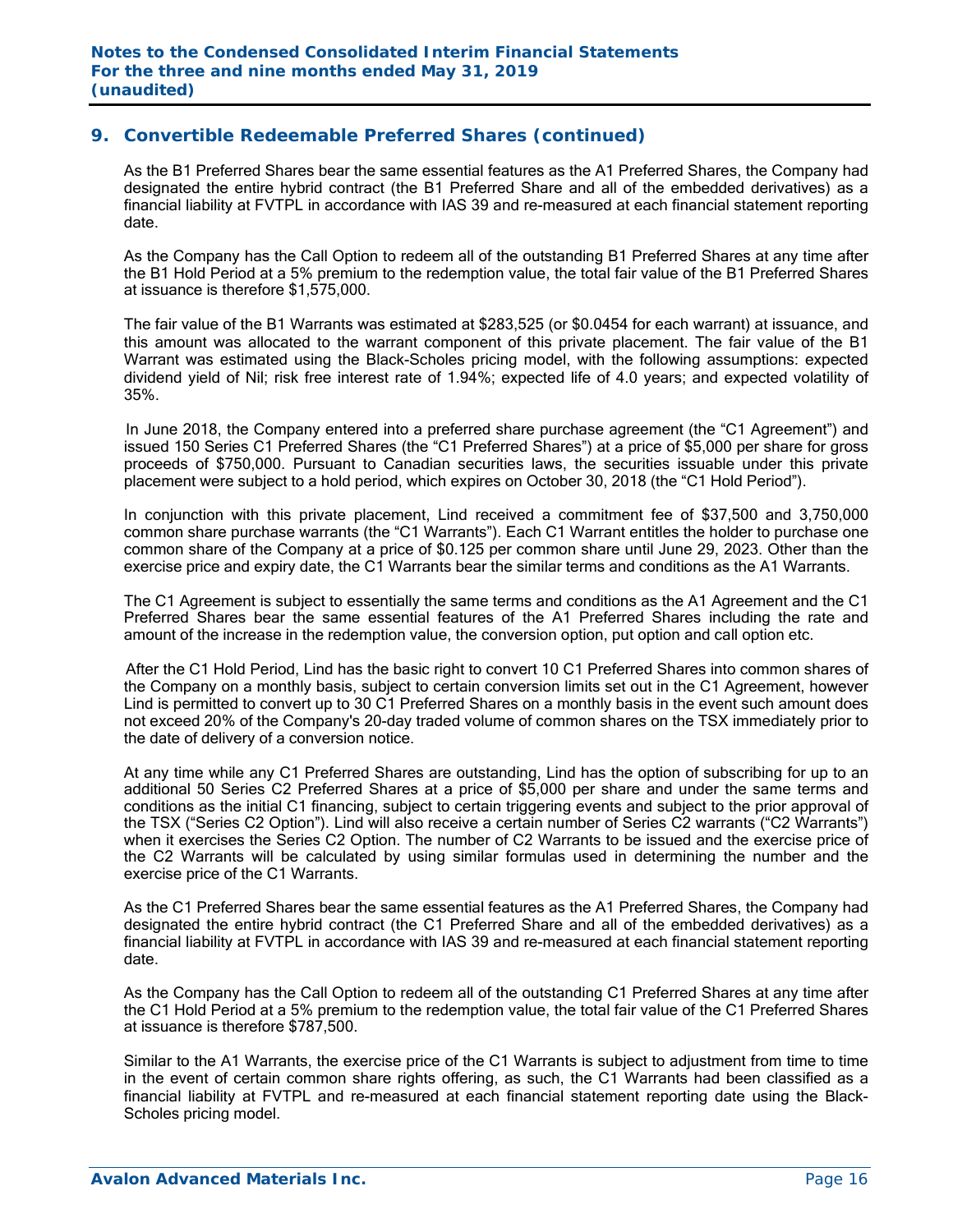# **9. Convertible Redeemable Preferred Shares (continued)**

 The fair value of the C1 Warrants was estimated at \$73,679 (or \$0.0196 for each warrant) at issuance, and this amount was allocated to the warrant component of this private placement. The fair value of the C1 Warrant was estimated using the Black-Scholes pricing model, with the following assumptions: expected dividend yield of Nil; risk free interest rate of 2.00%; expected life of 4.0 years; and expected volatility of 35%.

A summary of the changes in the convertible redeemable preferred shares amount is set out below:

|                                                                                                                                              | <b>Number</b> | <b>Amount</b>                             |
|----------------------------------------------------------------------------------------------------------------------------------------------|---------------|-------------------------------------------|
| <b>A1 Preferred Shares</b><br>Balance - September 1, 2017<br>Increase in fair value<br>Converted to common shares                            | 480<br>(300)  | \$<br>2,646,000<br>385,875<br>(1,850,625) |
| Balance - August 31, 2018<br>Increase in fair value<br>Converted to common shares                                                            | 180<br>(180)  | 1,181,250<br>80,063<br>(1, 261, 313)      |
| Balance - May 31, 2019                                                                                                                       |               | \$                                        |
| <b>B1 Preferred Shares</b><br>Balance - September 1, 2017<br>Preferred shares issued<br>Increase in fair value<br>Converted to common shares | 300<br>(60)   | \$<br>1,575,000<br>149,625<br>(338,625)   |
| Balance - August 31, 2018<br>Increase in fair value<br>Converted to common shares                                                            | 240<br>(110)  | 1,386,000<br>149,625<br>(682, 500)        |
| Balance - May 31, 2019                                                                                                                       | 130           | \$<br>853,125                             |
| <b>C1 Preferred Shares</b><br>Balance - September 1, 2017<br>Preferred shares issued                                                         | 150           | \$<br>787,500                             |
| Balance - August 31, 2018<br>Increase in fair value<br>Converted to common shares                                                            | 150<br>(70)   | 787,500<br>99,750<br>(404,250)            |
| Balance - May 31, 2019                                                                                                                       | 80            | \$<br>483,000                             |
|                                                                                                                                              | 210           | \$<br>1,336,125                           |

As at May 31, 2019, Lind has the right to convert all of the outstanding B1 and C1 Preferred shares. The number of common shares to be issued would be 12,475,490 if all of the outstanding B1 and C1 Preferred Shares had been converted into common shares based on the closing price of the Company's common shares on the TSX of \$0.12 on May 31, 2019.

### **10. Derivative Liabilities**

The derivative liabilities consist of the warrants denominated in foreign currency, and certain warrants with exercise prices that are subject to adjustment from time to time in the event of certain common share rights offering.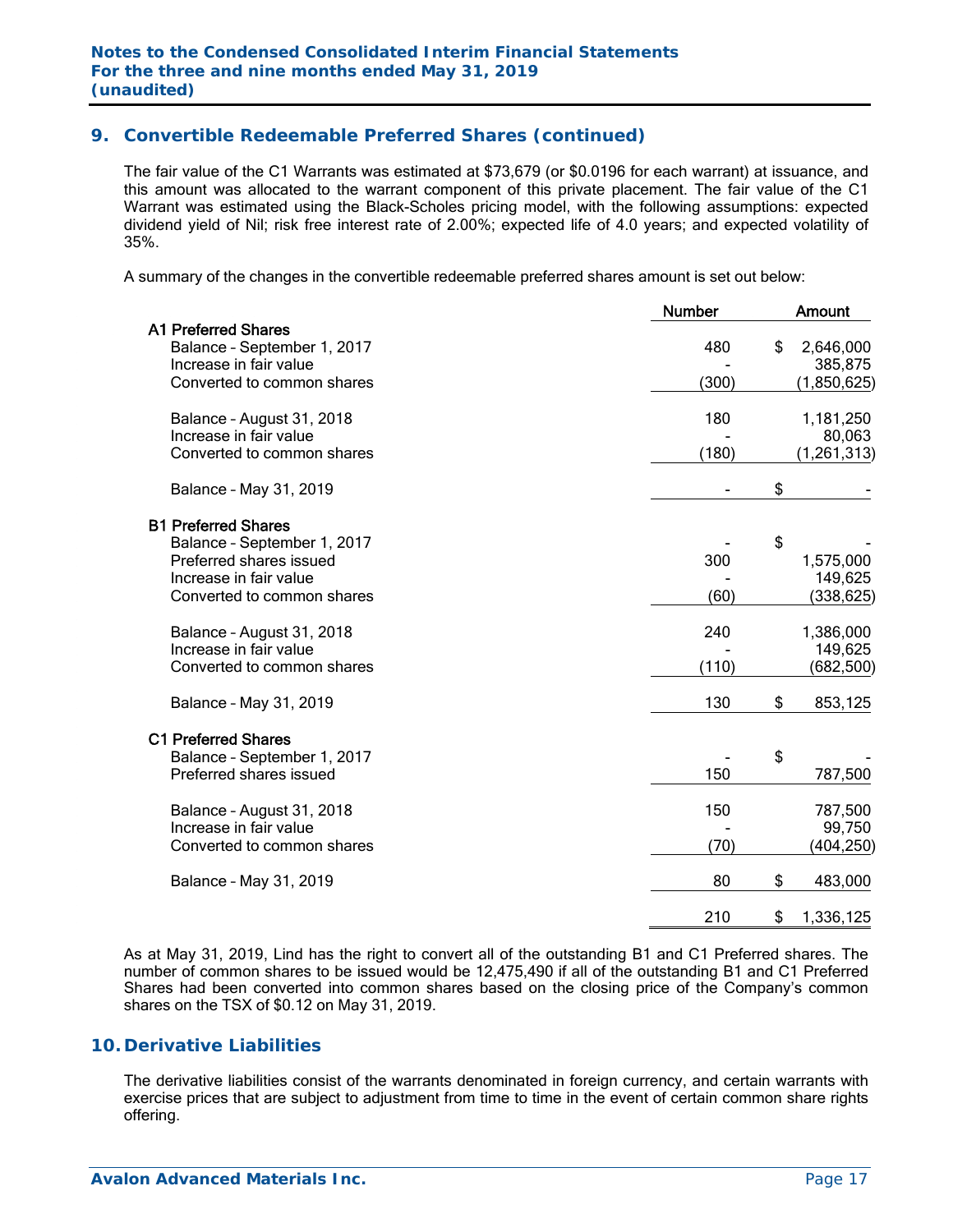# **10. Derivative Liabilities (continued)**

The following table summarizes information concerning the derivative liabilities as at the beginning and end of the respective reporting periods:

|                                                                                                                         | <b>Number</b><br>of Warrants | Amount |                                 |  |  |
|-------------------------------------------------------------------------------------------------------------------------|------------------------------|--------|---------------------------------|--|--|
| Warrants denominated in foreign currency<br>Balance - September 1, 2017<br>Decrease in fair value                       | 6,466,513                    | \$     | 181,671<br>(181,617)            |  |  |
| Balance - August 31, 2018<br>Increase in fair value                                                                     | 6,466,513                    |        | 54<br>25                        |  |  |
| Balance - May 31, 2019                                                                                                  | 6,466,513                    | \$     | 79                              |  |  |
| Other warrants subject to potential price adjustment<br>Balance - September 1, 2017<br>Issued<br>Decrease in fair value | 6,900,000<br>10,000,000      | \$     | 133,162<br>357,204<br>(380,599) |  |  |
| Balance - August 31, 2018<br>Issued<br>Increase in fair value                                                           | 16,900,000<br>4,575,000      |        | 109,767<br>44,199<br>431,625    |  |  |
| Balance - May 31, 2019                                                                                                  | 21,475,000                   |        | 585,591                         |  |  |
| <b>Total derivative liabilities</b>                                                                                     |                              |        | 585,670                         |  |  |

### **11. Share Capital**

### *a) Authorized*

The Company is presently authorized to issue an unlimited number of common shares without par value. The Company is also authorized to issue up to 25,000,000 preferred shares without par value, of which 950 have been issued and 210 are outstanding as at May 31, 2019.

### *b) Common Shares*

i) In November 2018, the Company completed a private placement and issued 5,375,000 units at a price of \$0.07 per unit (the "Unit") for gross proceeds of \$376,250, of which 1,000,000 Units were subscribed by Mr. Donald Bubar, Director, President and CEO of the Company. Each unit was comprised of one common share and one half of one common share purchase warrant. Each whole warrant entitles the holder to acquire one common share at a price of \$0.12 for a period of two years from the closing date of the private placement (the "Closing Date"), or if the closing price of the common shares on the TSX is \$0.16 or higher for a period of twenty consecutive trading days after the Closing Date, the Company may, by notice to the holder (supplemented by a news release of general dissemination) reduce the expiry date of the warrants to not less than 30 days from the date of such notice.

Of the Unit price of \$0.07, \$0.069 was allocated to the common share component of the Unit and the balance of \$0.001 was allocated to the warrant component of the Unit. These values were allocated on a pro rata basis based on the closing trading price of the Company's common shares on the TSX on the closing date of the private placement, which was \$0.065, and the estimated fair value of a whole warrant of \$0.003. The fair value of the warrant was estimated using the Black-Scholes pricing model.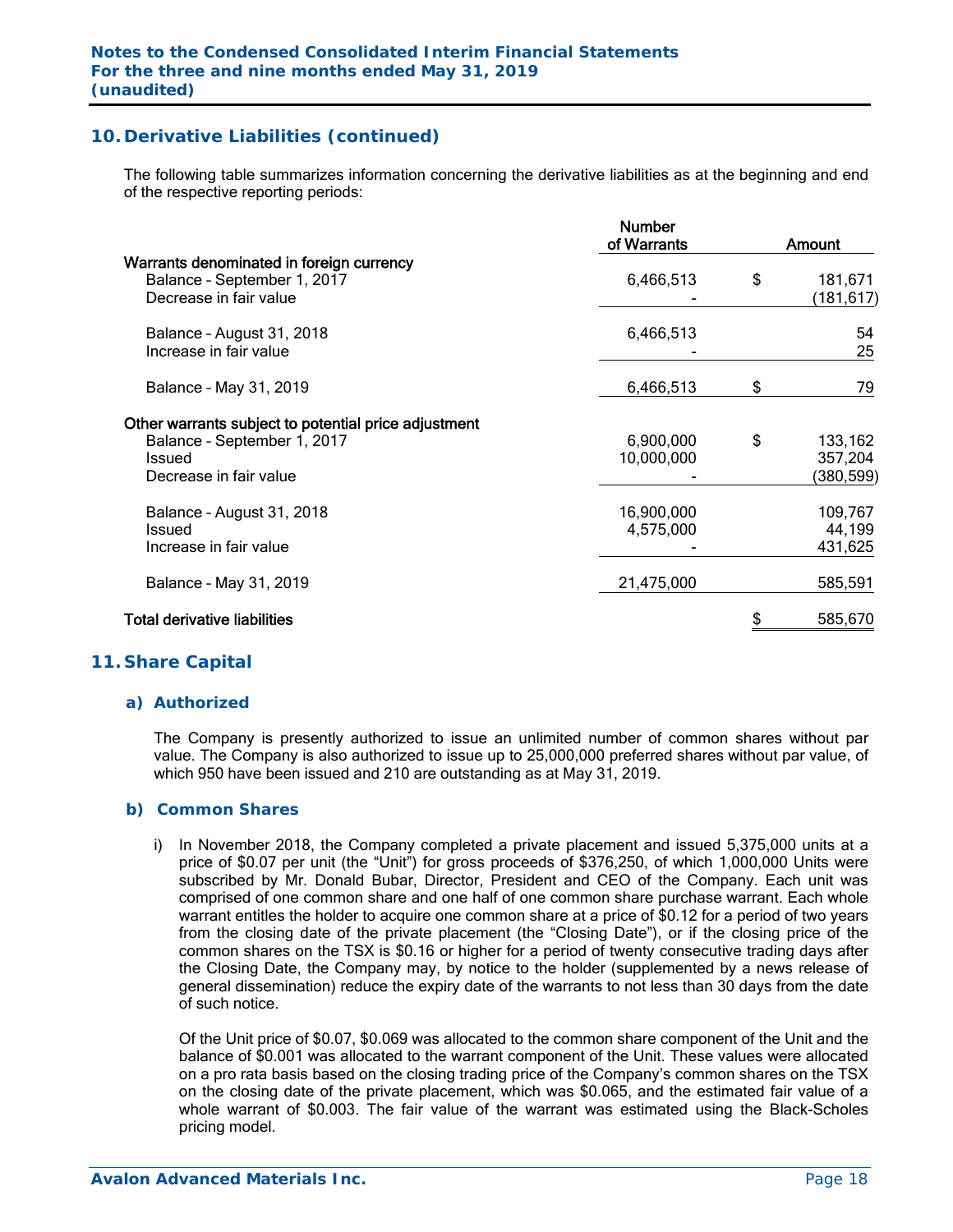ii) In December 2018, the Company completed a private placement and issued 10,000,000 flowthrough common shares at \$0.07 per share for gross proceeds of \$700,000.

 The excess of the cash consideration received over the market price of the Company's shares at the date of the announcement of the flow-through share financing totaling \$150,000 was recorded as a deferred flow-through share premium liability on the consolidated statement of financial position on December 21, 2018.

### *c) Warrants*

The following table reconciles the warrants outstanding to purchase common shares of the Company at the beginning and end of the respective reporting periods:

|                                     | <b>Number</b><br>of Warrants |    | Weighted<br>Average<br><b>Exercise Price</b> |  |
|-------------------------------------|------------------------------|----|----------------------------------------------|--|
| Balance - September 1, 2017         | $9,990,000^{(1)}$            | \$ | 0.169                                        |  |
| Issued pursuant to equity offerings | 6,550,000                    |    | 0.135                                        |  |
| Expired                             | (9,960,000)                  |    | 0.168                                        |  |
| Balance - August 31, 2018           | $6,580,000^{(1)}$            | S  | 0.136                                        |  |
| Issued pursuant to equity offerings | 2,687,500                    |    | 0.120                                        |  |
| Exercised                           | (300, 000)                   |    | 0.120                                        |  |
| Balance - May 31, 2019              | $8,967,500^{(1)}$            | S  | 0.131                                        |  |

 $<sup>(1)</sup>$  Does not include the additional warrants as disclosed below.</sup>

The outstanding warrants have a weighted average remaining contract life of 1.0 years.

The warrants reserve, included as a component of the consolidated statement of changes in equity, relates to equity settled instruments issued by the Company to various stakeholders.

As disclosed in Notes 8 and 9, the Company also has the following warrants outstanding as at May 31, 2019:

- i) 6,466,513 US\$ Warrants with an adjusted exercise price of US\$0.5223 per share and are exercisable until June 13, 2021;
- ii) 6,900,000 A1 Warrants with an exercise price of \$0.23 per share and are exercisable until March 10, 2022;
- iii) 6,250,000 B1 Warrants with an exercise price of \$0.15 per share and are exercisable until January 15, 2023;
- iv) 3,750,000 C1 Warrants with an exercise price of \$0.125 per share and are exercisable until June 29, 2023; and
- v) 4,575,000 warrants with an exercise price of \$0.07 per share and are exercisable until November 30, 2021.

The Company is also required to issue 20,000 warrants to the Northwest Territory Métis Nation in two equal installments of 10,000 warrants upon the Nechalacho REE Project meeting certain milestones.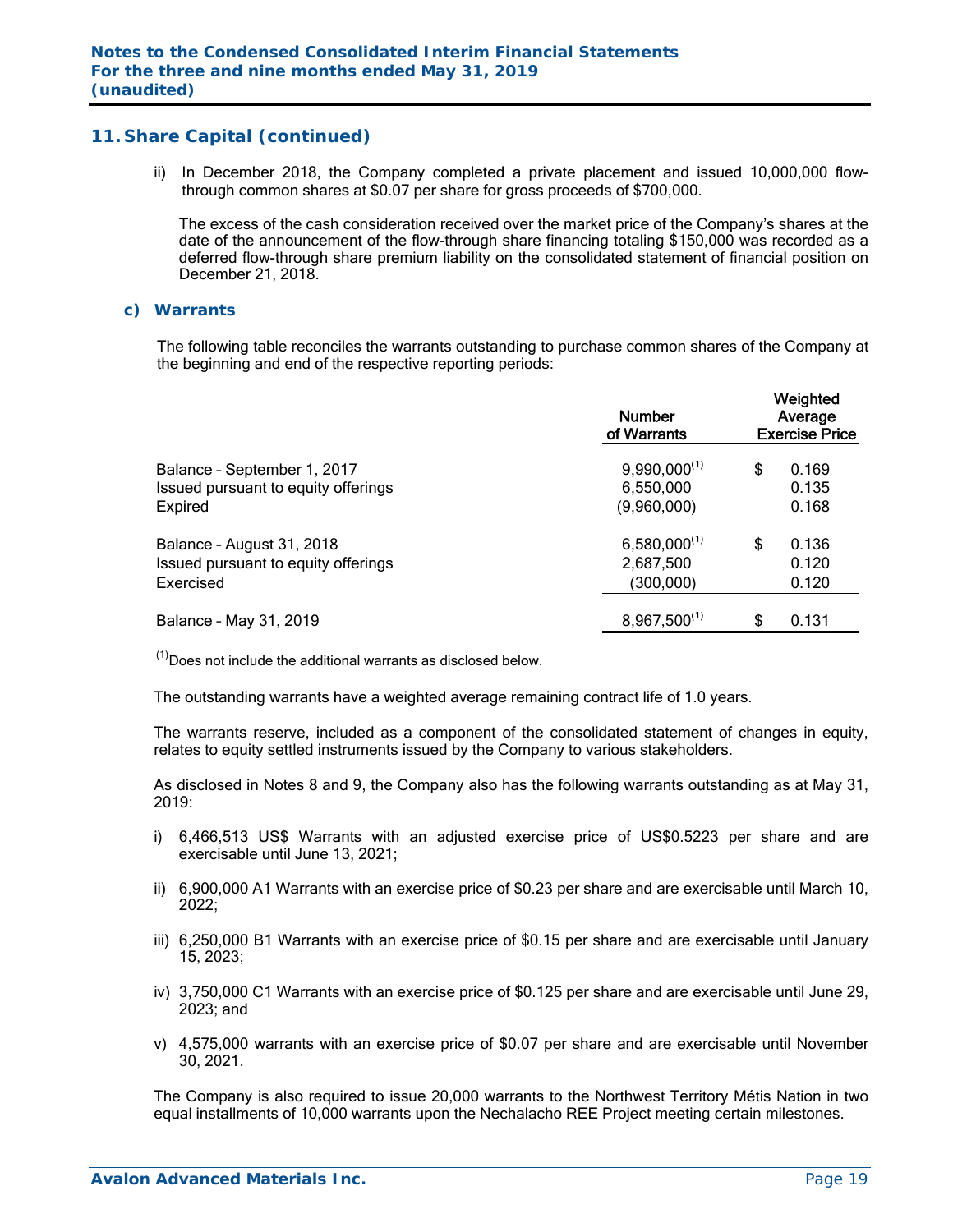### *d) Share Based Payments*

The shareholders have approved a Stock Option Plan (the "Plan") that provides for the issue of up to 10% of the number of issued and outstanding common shares of the Company to eligible employees, directors and service providers of the Company.

The Plan authorizes the granting of options to purchase common shares of the Company at a price equal to or greater than the closing price of the shares on either the trading day prior to the grant or the day of the grant. The options generally vest over a period of one to four years, and generally have a term of two to five years (but can have a maximum term of up to 10 years).

The following table reconciles the stock options outstanding at the beginning and end of the respective reporting periods:

|                             | <b>Number</b><br>of Options | Weighted<br>Average<br><b>Exercise Price</b> |
|-----------------------------|-----------------------------|----------------------------------------------|
| Balance - September 1, 2017 | 10,335,000                  | \$<br>0.37                                   |
| Granted                     | 2,345,000                   | 0.12                                         |
| Exercised                   | (50,000)                    | 0.11                                         |
| Expired                     | (1,215,000)                 | 0.91                                         |
| Forfeited                   | (70,000)                    | 0.44                                         |
| Balance - August 31, 2018   | 11,345,000                  | \$<br>0.26                                   |
| Granted                     | 1,855,000                   | 0.10                                         |
| Exercised                   | (200,000)                   | 0.10                                         |
| Expired                     | (3,635,000)                 | 0.42                                         |
| Forfeited                   | (168, 750)                  | 0.16                                         |
| Balance - May 31, 2019      | 9,196,250                   | \$<br>0.17                                   |

As at May 31, 2019, there were 6,200,000 options vested (August 31, 2018 – 7,816,250) with an average exercise price of \$0.19 (August 31, 2018 - \$0.31).

The share based payments reserve, included as a component of the consolidated statement of changes in equity, relates to equity settled compensation options issued by the Company to its directors, officers, employees and consultants.

The estimated fair value of options earned during the Period was \$78,124 (2018 - \$134,364), of which \$3,455 (2018 - \$1,289) was capitalized to property, plant and equipment, \$12,585 (2018 - \$20,017) was capitalized as exploration and evaluation assets, \$Nil (2018 - \$596) was charged to operations as general exploration expenses with the balance of \$62,084 (2018 - \$112,462) charged to operations as share based compensation expense.

The fair value of each option granted is estimated at the time of grant using the Black-Scholes optionpricing model. The Black-Scholes option-pricing model requires the input of subjective assumptions, including expected life of the option award, share price volatility and other assumptions. The expected life of options granted is derived from historical data on employee exercises and post-vesting employment termination behavior. Expected volatility is based on the historic volatility of the Company's shares. These assumptions involve inherent uncertainties and the application of management judgment. In addition, the Company is required to estimate the expected forfeiture rate and only recognize expense for those options expected to vest.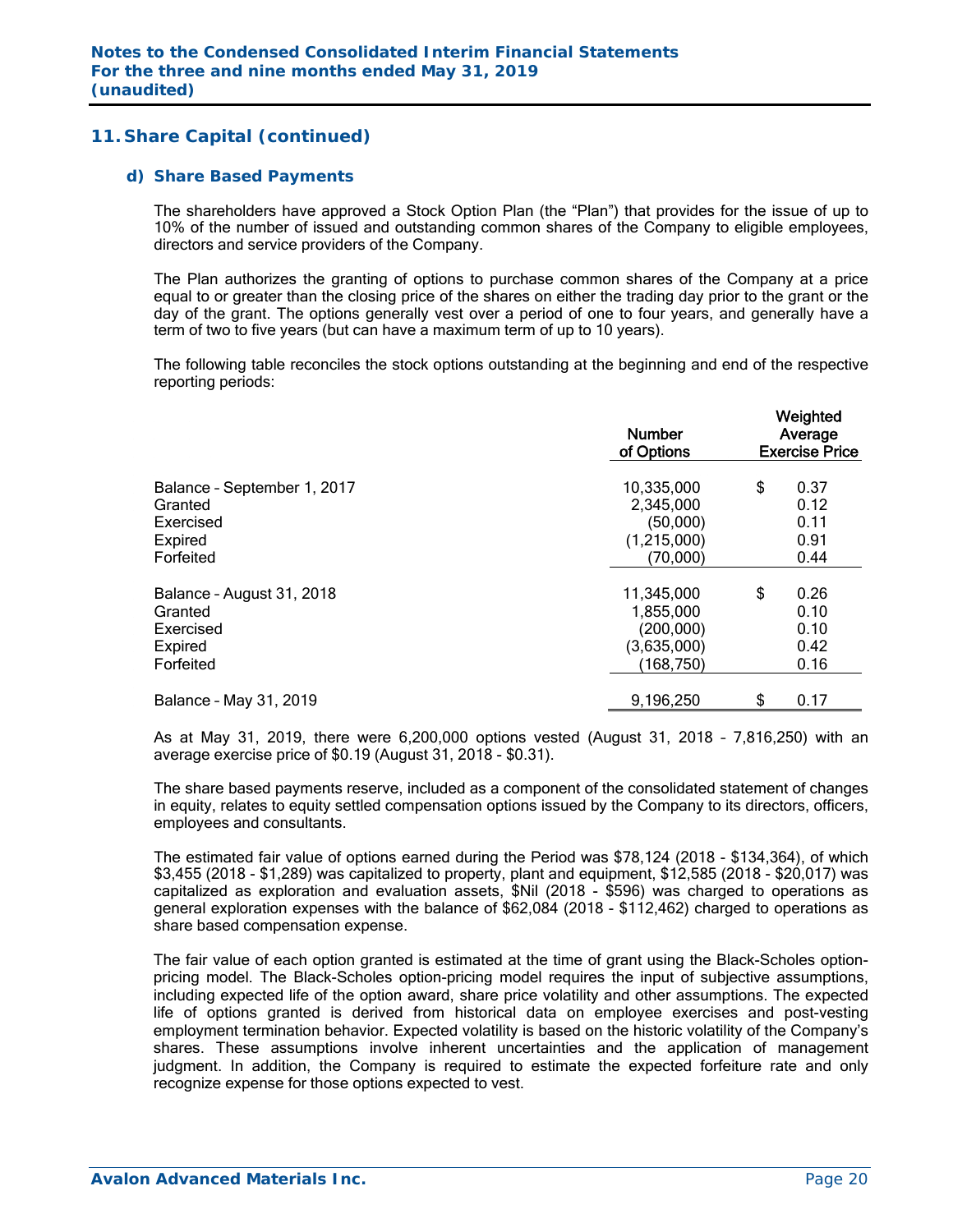The weighted average assumptions for grants during the Period and the year ended August 31, 2018 are as follows:

|                                                     | May 31,<br>2019 | August 31,<br>2018 |
|-----------------------------------------------------|-----------------|--------------------|
| Exercise price                                      | \$0.10          | \$0.12             |
| Closing market price on day preceding date of grant | \$0.06          | \$0.12             |
| Risk-free interest rate                             | 2.00%           | 1.88%              |
| Expected life (years)                               | 2.8             | 3.1                |
| <b>Expected volatility</b>                          | 56%             | 59%                |
| Expected dividend yield                             | Nil             | Nil                |
| Grant date fair value                               | \$0.01          | \$0.05             |
| Forfeiture rate                                     | 14%             | 15%                |

The following table summarizes information concerning outstanding and exercisable options as at May 31, 2019:

|                           | <b>Number of Options</b> |                    | <b>Weighted Average</b><br>Remaining |
|---------------------------|--------------------------|--------------------|--------------------------------------|
| <b>Option Price Range</b> | Outstanding              | <b>Exercisable</b> | <b>Contractual Life</b>              |
| $$0.40 - $0.48$           | 415,000                  | 415,000            | 0.2 years                            |
| $$0.30 - $0.39$           | 585,000                  | 488,750            | 0.9 years                            |
| $$0.20 - $0.29$           | 1,770,000                | 1,532,500          | 1.0 years                            |
| $$0.15 - $0.19$           | 1,116,250                | 586,250            | 2.7 years                            |
| $$0.10 - $0.14$           | 5,310,000                | 3,177,500          | 2.2 years                            |
|                           | 9,196,250                | 6,200,000          |                                      |

### *e) Brokers' Compensation Warrants*

The following table summarizes information concerning outstanding brokers' compensation warrants as at the beginning and end of the respective reporting periods:

|                                     | Number of<br>Compensation<br>Warrants | Weighted<br>Average<br><b>Exercise Price</b> |
|-------------------------------------|---------------------------------------|----------------------------------------------|
| Balance - September 1, 2017         | 1,292,727                             | 0.16                                         |
| Issued pursuant to equity offerings | 420,000                               | 0.15                                         |
| Exercised                           | (300,000)                             | 0.11                                         |
| <b>Expired</b>                      | (180,000)                             | 0.18                                         |
| Balance - August 31, 2018           | 1,232,727                             | 0.17                                         |
| <b>Expired</b>                      | (422,727)                             | 0.21                                         |
| Balance - May 31, 2019              | 810,000                               | 0.15<br>S.                                   |

The brokers' compensation warrants reserve, included as a component of the consolidated statement of changes in equity, relates to equity settled compensation instruments issued by the Company to external service providers.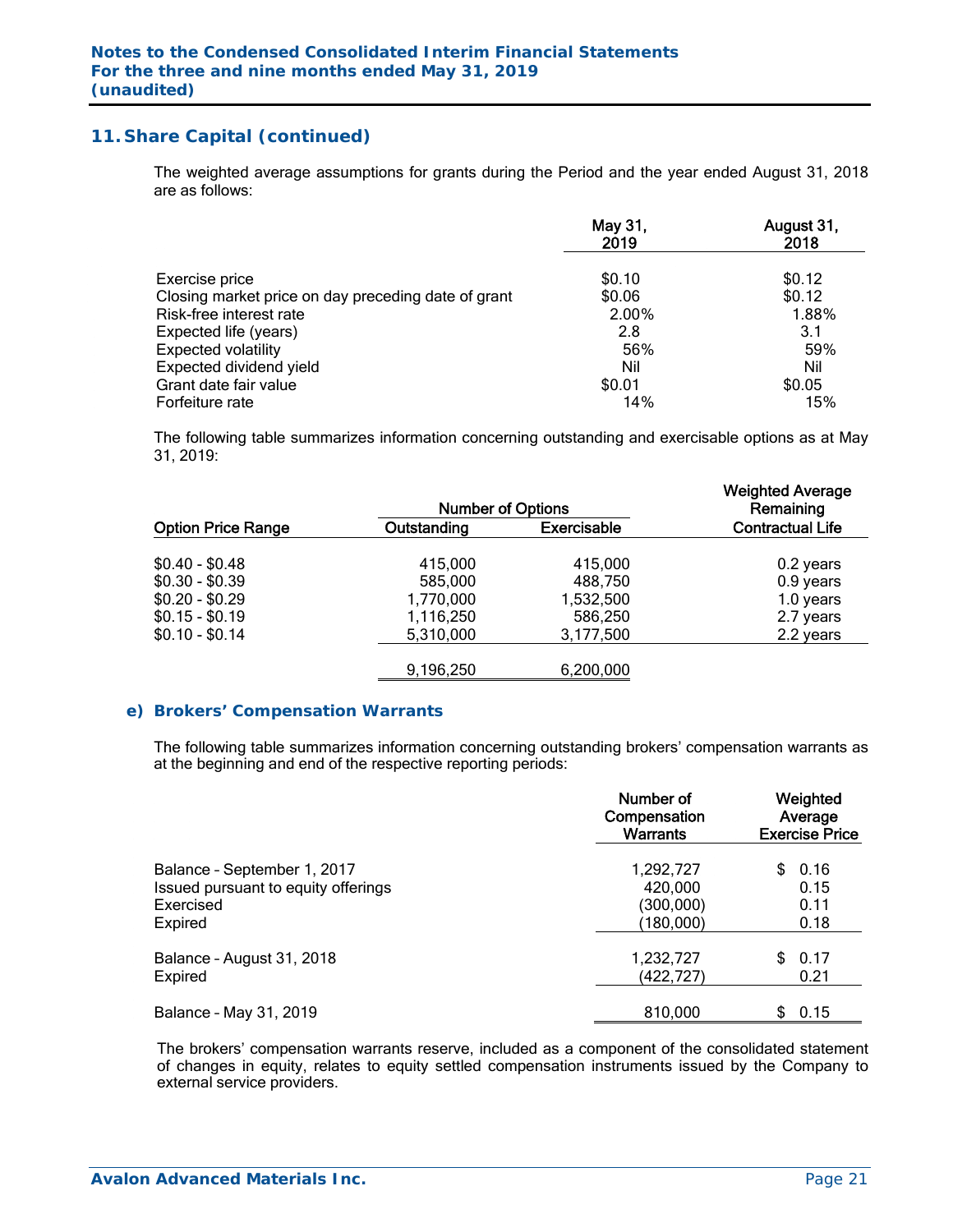As at May 31, 2019, the Company has the following compensation warrants outstanding:

- (i) 204,000 compensation warrants with an exercise price of \$0.15 per common share, which are exercisable until June 12, 2019;
- (ii) 186,000 compensation warrants with an exercise price of \$0.145 per common share, which are exercisable until August 16, 2019;
- (iii) 288,000 compensation warrants with an exercise price of \$0.15 per common share, which are exercisable until November 3, 2019; and
- (iv) 132,000 compensation warrants with an exercise price of \$0.15 per common share, which are exercisable until December 22, 2019.

### **12. Corporate and Administrative Expenses**

 Corporate and administrative expenses for the three and nine months ended May 31, 2019 and, 2018 consist of the following:

|                                      | <b>Three Months Ended</b> |                 |    |                 | <b>Nine Months Ended</b> |           |   |                 |  |  |
|--------------------------------------|---------------------------|-----------------|----|-----------------|--------------------------|-----------|---|-----------------|--|--|
|                                      |                           | May 31,<br>2019 |    | May 31,<br>2018 | May 31,<br>2019          |           |   | May 31,<br>2018 |  |  |
| Salaries and benefits <sup>(1)</sup> | \$                        | 381,218         | \$ | 386,475         | S                        | 1,082,472 | S | 1,067,160       |  |  |
| Directors' fees                      |                           | 12,150          |    | 18,750          |                          | 51,650    |   | 60,100          |  |  |
| Consulting and professional fees     |                           | 30,426          |    | 106,280         |                          | 195,399   |   | 278,387         |  |  |
| Office, insurance and other expenses |                           | 39,757          |    | 86,635          |                          | 125,139   |   | 215,952         |  |  |
| Occupancy                            |                           | 81,255          |    | 79,599          |                          | 240,880   |   | 237,996         |  |  |
| Shareholders' communications and     |                           |                 |    |                 |                          |           |   |                 |  |  |
| filing fees                          |                           | 12,865          |    | 19,716          |                          | 121,273   |   | 140,371         |  |  |
| Travel and related costs             |                           | 7,290           |    | 35,648          |                          | 29,023    |   | 76,634          |  |  |
|                                      | \$                        | 564,961         | S  | 733,103         | \$                       | 1,845,836 | S | 2,076,600       |  |  |

<sup>(1)</sup> These figures do not include share based compensation. Employees' salaries, benefits including share based compensation expensed for the Quarter and for the Period totaled \$393,594 (2018 – \$404,804) and \$1,127,695 (2018 – \$1,129,218), respectively.

### **13. Related Party Disclosures**

Balances and transactions between the Company and its subsidiaries have been eliminated on consolidation and are not disclosed in this note. Details of the transactions between the Company and other related parties are disclosed below:

### *a) Trading transaction*

There has been no material trading transactions with related parties during each of the nine month periods ended May 31, 2019 and 2018, other than the participation by certain related parties in certain equity offerings as listed below:

(i) In November 2018, Mr. Donald Bubar, Director, President and CEO subscribed for 1,000,000 Units at \$0.07 per Unit as described in note 11(b); and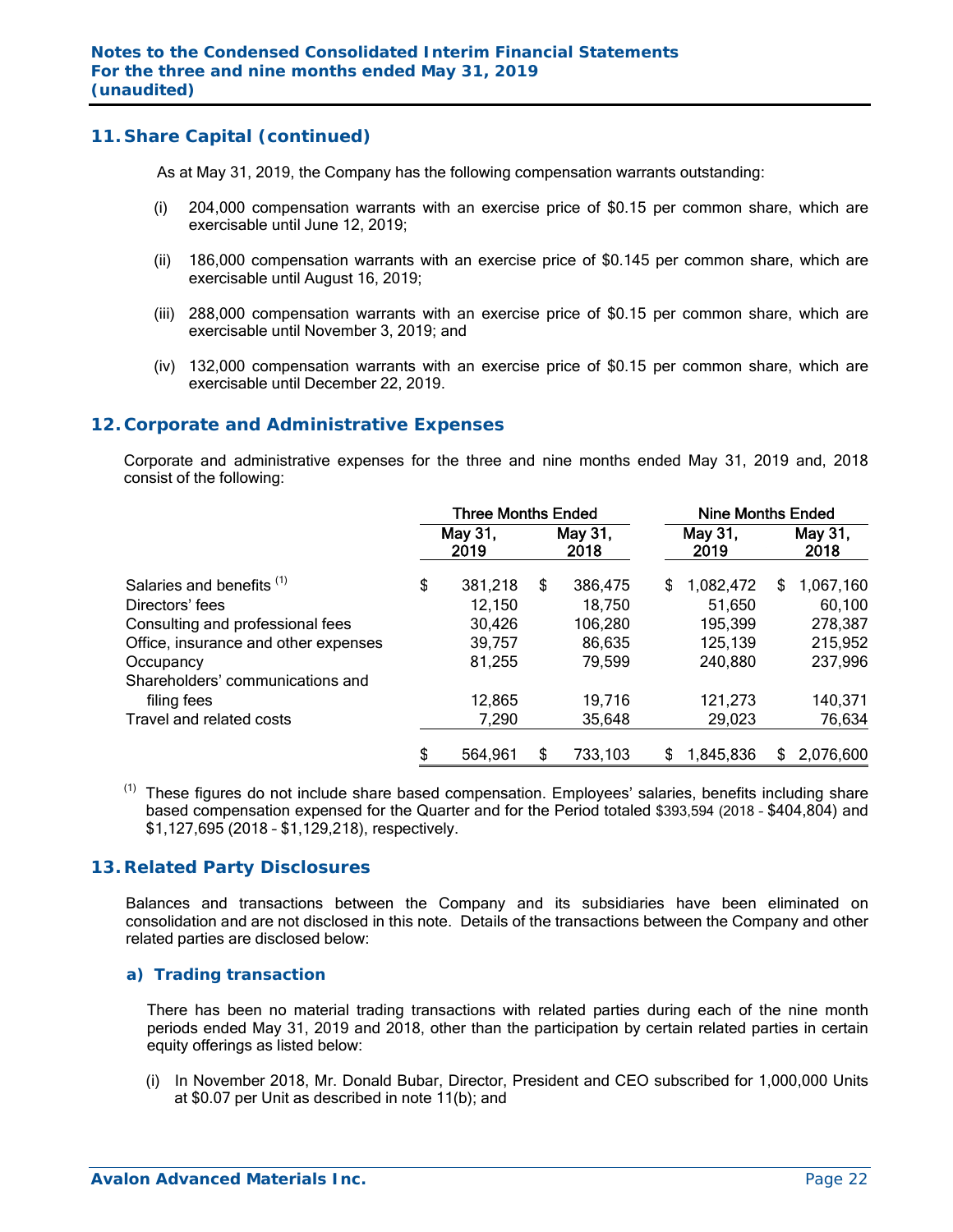# **13. Related Party Disclosures (continued)**

(ii) the participation by certain related parties in the November 2017 private placement, whereby Donald Bubar, Mark Wiseman, Vice President Sustainability, Patricia Mohr, former Director subscribed for 200,000, 55,000 and 50,000 flow-through shares at \$0.145 per share, respectively.

### *b) Compensation of key management personnel*

The remuneration of directors and other members of the Company's senior management team during each of the three and nine months ended May 31, 2019 and May 31, 2018 are as follows:

|                                                                                                     | <b>Three Months Ended</b> |  |                   | <b>Nine Months Ended</b> |                       |  |
|-----------------------------------------------------------------------------------------------------|---------------------------|--|-------------------|--------------------------|-----------------------|--|
|                                                                                                     | May 31,<br>2019           |  | May 31,<br>2018   | May 31,<br>2019          | May 31,<br>2018       |  |
| Salaries, benefits and directors' fees <sup>(1)</sup> \$<br>Share based compensation <sup>(2)</sup> | 383,719<br>17,283         |  | 462,371<br>28,553 | \$1,193,849<br>57.293    | \$1,274,004<br>95,086 |  |
|                                                                                                     | 401.002                   |  | 490,924           | 1,251,142                | 1,369,090             |  |

- $(1)$ Salaries and benefits of key management personnel capitalized to exploration and evaluation assets and PPE for the Quarter and for the Period totaled \$80,332 (2018 – \$144,450) and \$286,217 (2018 - \$412,583),
- respectively.<br><sup>(2)</sup> Fair value of stock options earned and recognized as share based compensation during the respective reporting period.

Unpaid directors' fees and salaries included in accrued liabilities and owing to the directors and members of the Company's senior management team totaled \$797,464 as at May 31, 2019 (August 31, 2018 - \$137,500).

### **14. Financial Instruments**

IFRS 7 establishes a fair value hierarchy that reflects the significance of inputs used in making fair value measurements as follows:

- Level 1 duoted prices in active markets for identical assets or liabilities;<br>Level 2 linputs other than quoted prices included in Level 1 that are ob
- inputs other than quoted prices included in Level 1 that are observable for the asset or liability, either directly (i.e. as prices) or indirectly (i.e. from derived prices); and
- Level 3 inputs for the asset or liability that are not based upon observable market data.

Assets are classified in their entirety based on the lowest level of input that is significant to the fair value measurement. The fair values of the Company's warrants denominated in a currency that is not the functional currency of the Company and the warrants with exercise prices that are subject to adjustment from time to time are based on Level 2 inputs that are observable for the liability such as interest rate, dividend yield and historical volatility. The fair value of the Convertible Note Payable is based on Level 3 inputs including the applicable face value of the Note. The Company has the right to buy back the Note at any time for the outstanding face value, as such the fair value of the Note is the outstanding face value of the Note. The fair values of the Company's A1, B1 and C1 Preferred Shares are based on Level 3 inputs, including applicable redemption amounts and redemption premiums. The Company has the right to redeem the A1, B1 and C1 Preferred Shares at any time and therefore the fair value of the A1, B1 and C1 Preferred Shares is the amount the Company has to pay to redeem the A1, B1 and C1 Preferred Shares, which is the redemption amount as specified in the purchase agreements plus 5% redemption premium.

### *Fair Values*

Except as disclosed elsewhere in these condensed consolidated interim financial statements, the carrying amounts for the Company's financial instruments approximate their fair values because of the short-term nature of these items.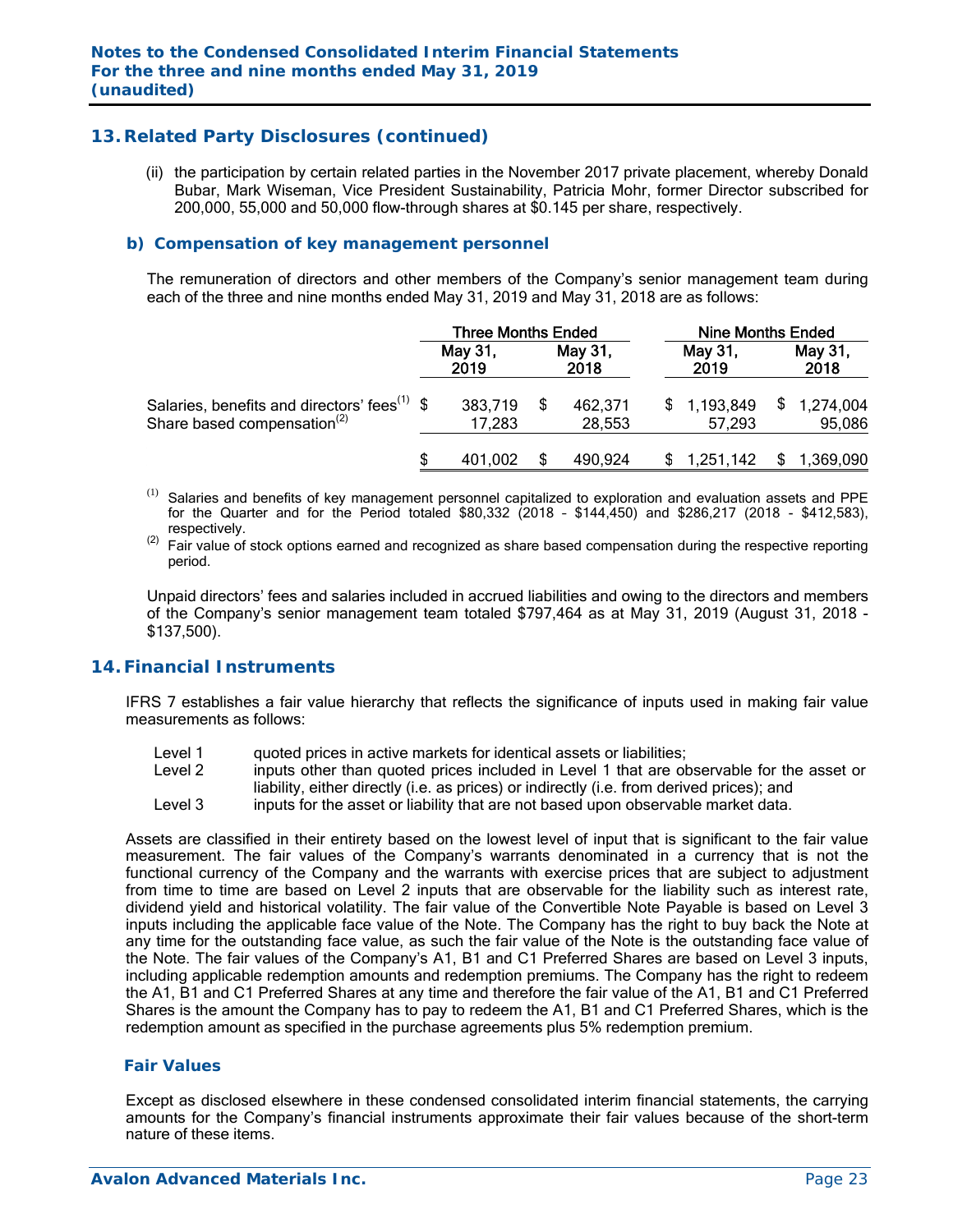### **14. Financial Instruments (continued)**

The Company's risk exposures and the impact on the Company's financial instruments are summarized below:

#### *Credit risk*

The Company is not exposed to any significant credit risk as at May 31, 2019. The Company's cash and cash equivalents are either on deposit with two major Canadian chartered banking groups in Canada or invested in bankers' acceptance notes or guaranteed investment certificates issued by two major Canadian Chartered banking groups. The Company's receivables primarily consist of Goods and Services Tax/Harmonized Sales Tax receivable, government grants and refundable security deposits with various federal and provincial governments and are therefore not subject to significant credit risk.

### *Liquidity risk*

Liquidity risk is the risk that an entity will not be able to meet its financial obligations as they come due. The Company has in place a planning and budgeting process to assist in determining the funds that are required to support the Company's normal operating requirements on an on-going basis and its plans for exploration and development expenditures. The Company ensures that there are sufficient funds to meet its short-term requirements, taking into account its anticipated cash flows from operations and its holdings of cash and cash equivalents.

As at May 31, 2019, the Company has current assets of \$426,181 and current liabilities of \$1,779,181. As disclosed in Note 9, the holder of the B1 and C1 Preferred Shares is entitled to demand repayment of the applicable redemption value per share in cash (which totaled \$1,272,500 as at May 31, 2019) upon the occurrence of certain Redemption Events. No redemption event has occurred since the issuances of the B1 and C1 Preferred Shares. Excluding the deferred flow-through share premium of \$74,577, the Company's adjusted working capital deficit as at May 31, 2019 was \$1,278,423, (calculated by adding back the deferred flow-through share premium of \$74,577 to the working capital deficit of \$1,353,000). As the de-recognition of the deferred flow-through share premium will not require the future out flow of resources by the Company, it is management's belief that the adjusted working capital figure provides useful information in assessing the Company's liquidity risk.

Repayments due by period as of May 31, 2019:

|                                                                                                                     | <b>Within</b><br>1 Year | 1-3<br>Years            |      | 4-5<br>Years                        |      | Over<br>5 Years | Total                                    |
|---------------------------------------------------------------------------------------------------------------------|-------------------------|-------------------------|------|-------------------------------------|------|-----------------|------------------------------------------|
| Accounts payable and accrued liabilities \$ 1,704,604 \$<br>Operating lease obligations<br>Convertible note payable | 330,262                 | 702,373<br>600.000      | - \$ | 724,693<br>$\overline{\phantom{0}}$ | - \$ | 213,267         | $-$ \$ 1,704,604<br>1,970,595<br>600,000 |
|                                                                                                                     | 2,034,866               | 1,302,373 \$ 724,693 \$ |      |                                     |      |                 | 213,267 \$4,275,199                      |

### *Market risk*

(i) Interest rate risk

 The Company has cash and cash equivalents balances and it has no interest-bearing debt. The Company's current policy is to invest its excess cash in highly liquid money market investments such as bankers' acceptance notes, treasury bills and GICs. These short term money market investments are subject to interest rate fluctuations.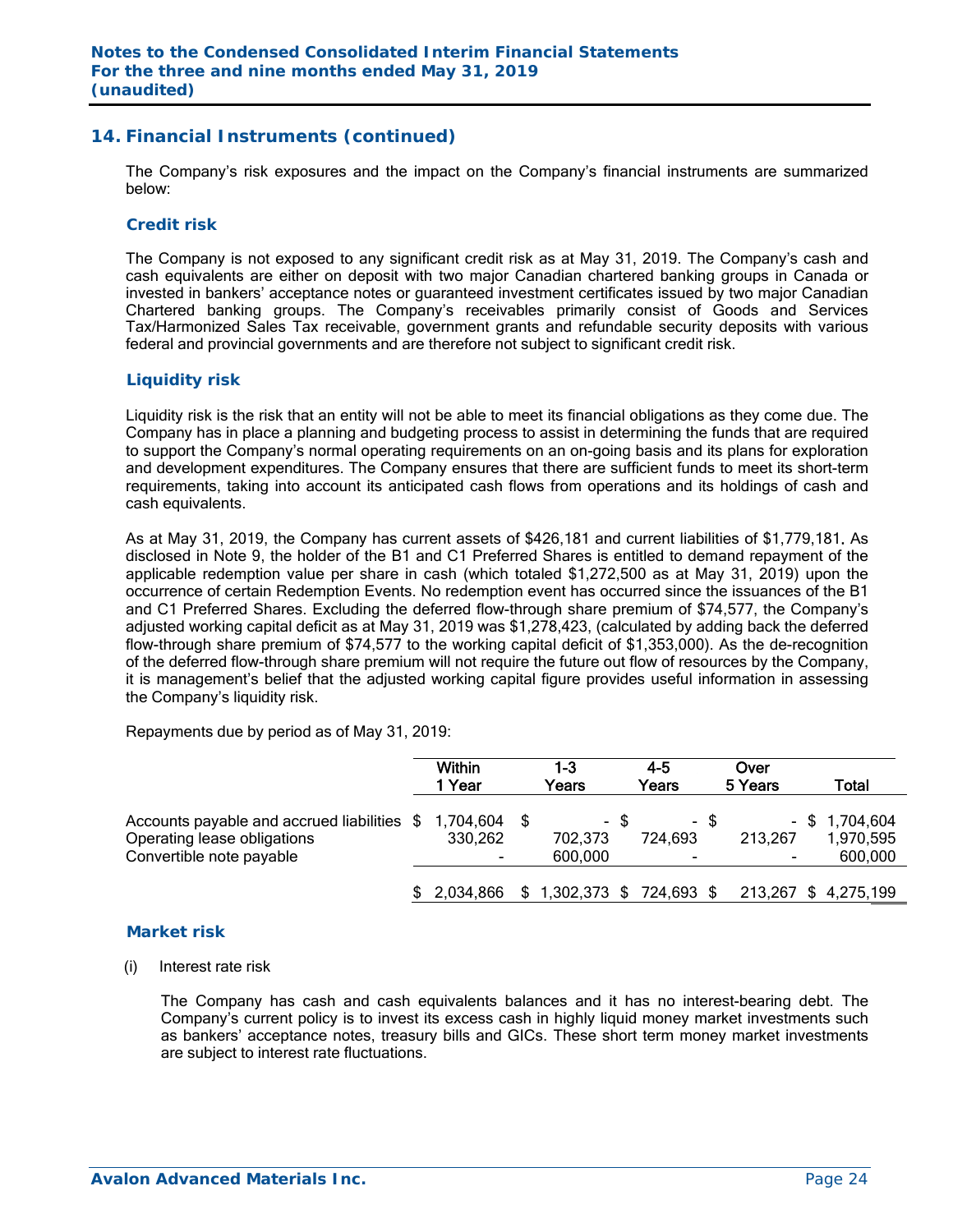# **14. Financial Instruments (continued)**

(ii) Foreign currency risk

 The Company's functional currency is the Canadian dollar. The majority of the Company's purchases are transacted in Canadian dollars. Other than the US\$ Warrants as disclosed in Note 10, the the Company had no other significant financial assets or financial liabilities denominated in foreign currencies as at May 31, 2019.

(iii) Price risk

 The prices of metals and minerals fluctuate widely and are affected by many factors outside of the Company's control. The prices of metals and minerals and future expectation of such prices have a significant impact on the market sentiment for investment in mining and mineral exploration companies. This in turn may impact the Company's ability to raise equity financing for its long term working capital requirements.

### *Sensitivity analysis*

 Considering the Company's budget expenditures for the balance of fiscal 2019 and its current cash and cash equivalents of \$221,476, with other variables held constant, sensitivity to a plus or minus 25 basis points change in interest rates would not have any significant effect on the Company's net loss for the balance of fiscal 2019.

Other than the US\$ Warrants as disclosed in Note 10, the Company had no other significant financial assets or financial liabilities denominated in foreign currencies as at May 31, 2019 and its anticipated on-going expenditures to be transacted in US dollars for the next three month period is approximately US\$35,000. If the Canadian dollar weakens (or strengthens) 5% against the US dollar with other variables held constant, it would not have any significant effect on the Company's expenditures for the balance of fiscal 2019.

### **15. Supplemental Cash Flow Information**

Non-cash financing and investing transactions not reflected in the Condensed Consolidated Interim Statements of Cash Flows for the three and nine months ended May 31, 2019 and 2018 are as follows:

|                                                                                            | <b>Three Months Ended</b> |                 |            | <b>Nine Months Ended</b> |  |                 |
|--------------------------------------------------------------------------------------------|---------------------------|-----------------|------------|--------------------------|--|-----------------|
|                                                                                            | May 31,<br>2019           | May 31,<br>2018 |            | May 31,<br>2019          |  | May 31,<br>2018 |
| Share based compensation capitalized as<br>property, plant and equipment (note 11d) \$     | $1,046$ \$                |                 | $1,107$ \$ | $3,455$ \$               |  | 1,289           |
| Share based compensation capitalized as<br>exploration and evaluation assets<br>(note 11d) | 3,272                     |                 | 6,399      | 12,585                   |  | 20,017          |
| Depreciation expense capitalized as<br>property, plant and equipment                       | 7,794                     |                 | 9,376      | 23,383                   |  | 28,125          |
| Depreciation expense capitalized as<br>exploration and evaluation assets                   | 2,336                     |                 | 1,629      | 7,006                    |  | 5,325           |
| \$                                                                                         | 14,448 \$                 |                 | 18,511 \$  | 46,429                   |  | 54,756          |